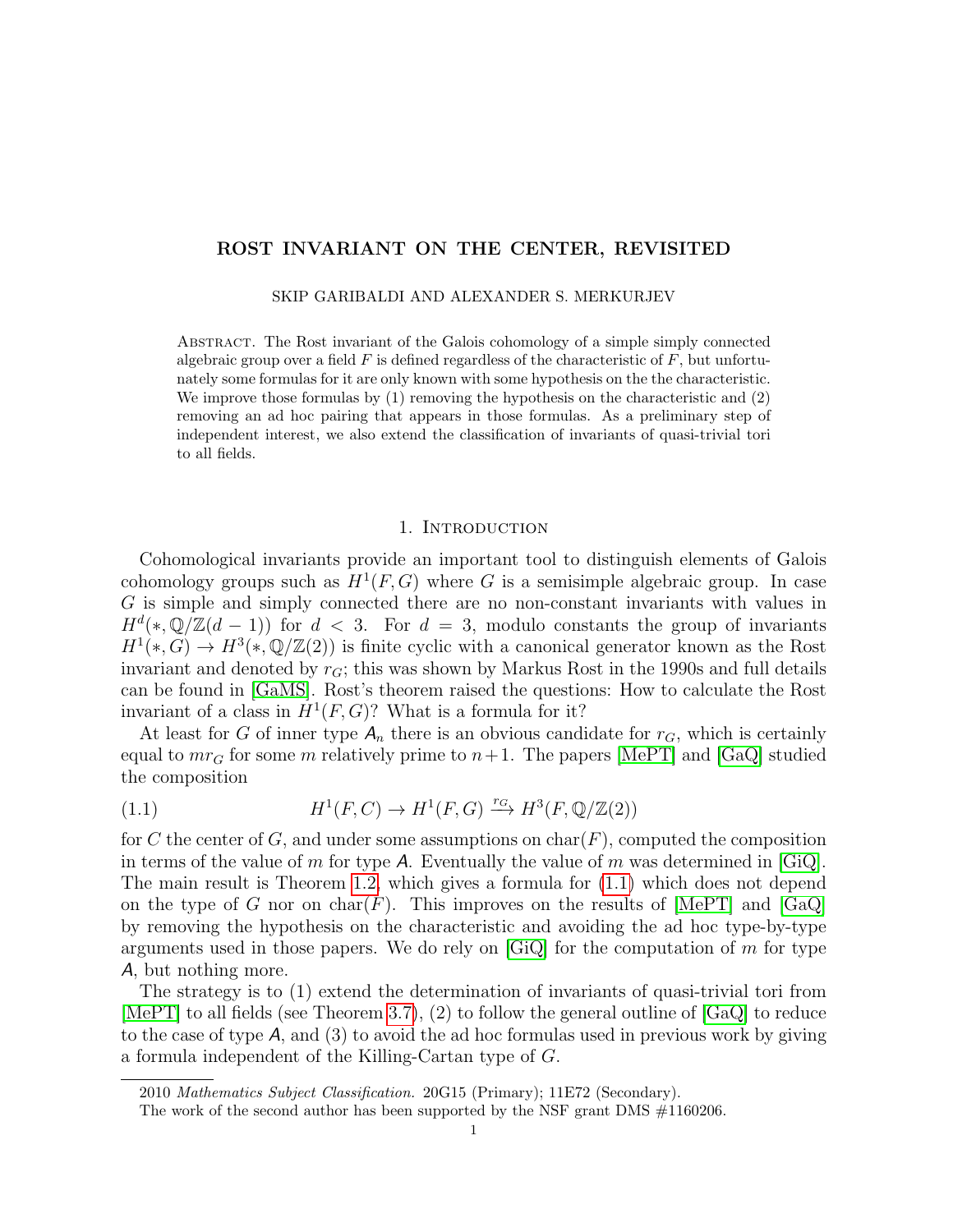Specifically, there is a canonically defined element  $t_G^{\circ} \in H^2(F, C^{\circ})$ , where  $C^{\circ}$  denotes the dual multiplicative group scheme of  $C$  in a sense defined below, and a natural cup product  $H^1(F, C) \otimes H^2(F, C^{\circ}) \to H^3(F, \mathbb{Q}/\mathbb{Z}(2))$ . We prove:

<span id="page-1-0"></span>**Theorem 1.2.** Let G be a semisimple and simply connected algebraic group over a field  $F, C \subset G$  the center of  $G$ . Let  $t_G^{\circ}$  be the image of the Tits class  $t_G$  under  $\hat{\rho}^* : H^2(F, C) \to$  $H^2(F, C^{\circ})$ . Then the diagram



commutes, where the cup product map is the one defined in [\(2.9\)](#page-3-0).

The map  $\hat{\rho}^*$  is deduced from a natural map  $\rho$  defined in terms of the root system, see  $§5c.$  $§5c.$ 

Theorem [1.2](#page-1-0) gives a general statement for all invariants  $H^1(*,G) \to H^3(*,\mathbb{Q}/\mathbb{Z}(2)),$ which we state precisely in Theorem [6.4](#page-15-0) below.

## 2. Cohomology of groups of multiplicative type

Let F be a field and M a group scheme of multiplicative type over F. Then M is uniquely determined by the Galois module  $M^*$  of characters over  $F_{\text{sep}}$ . In particular, we have

<span id="page-1-2"></span><span id="page-1-1"></span>
$$
M(F_{\text{sep}}) = \text{Hom}(M^*, F_{\text{sep}}^{\times}).
$$

If M is a torus T, then  $T^*$  is a Galois lattice and we set  $T_* = \text{Hom}(T^*, \mathbb{Z})$ . We have

(2.1) 
$$
T(F_{\rm sep}) = T_* \otimes F_{\rm sep}^{\times}.
$$

If M is a finite group scheme C of multiplicative type, we set  $C_* := \text{Hom}(C^*, \mathbb{Q}/\mathbb{Z})$ , so we have a perfect pairing of Galois modules

$$
(2.2) \tC_* \otimes C^* \to \mathbb{Q}/\mathbb{Z}.
$$

Write  $C^{\circ}$  for the group of multiplicative type over F with the character module  $C_{*}$ . We call  $C^{\circ}$  the group dual to C.

**Example 2.3.** We write  $\mu_n$  for the sub-group-scheme of  $\mathbb{G}_m$  of *n*-th roots of unity. The restriction of the natural generator of  $\mathbb{G}_m^*$  (the identity  $\mathbb{G}_m \to \mathbb{G}_m$ ) generates  $\mu_n^*$  and thereby identifies  $\mu_n^*$  with  $\mathbb{Z}/n\mathbb{Z}$ . From which  $\mu_n^* = \mathbb{Z}/n\mathbb{Z}$  via the pairing [\(2.2\)](#page-1-1), hence  $\mu_n^{\circ} = \mu_n.$ 

The change-of-sites map  $\alpha$ : Spec $(F)_{\text{fppf}} \to \text{Spec}(F)_{\text{\'et}}$  yields a functor

$$
\alpha_* : \mathrm{Sh}_{\mathrm{fppf}}(F) \to \mathrm{Sh}_{\mathrm{\acute{e}t}}(F)
$$

between the categories of sheaves over  $F$  and an exact functor

$$
R\alpha_* : D^+ \operatorname{Sh}_{\text{fppf}}(F) \to D^+ \operatorname{Sh}_{\text{\'et}}(F)
$$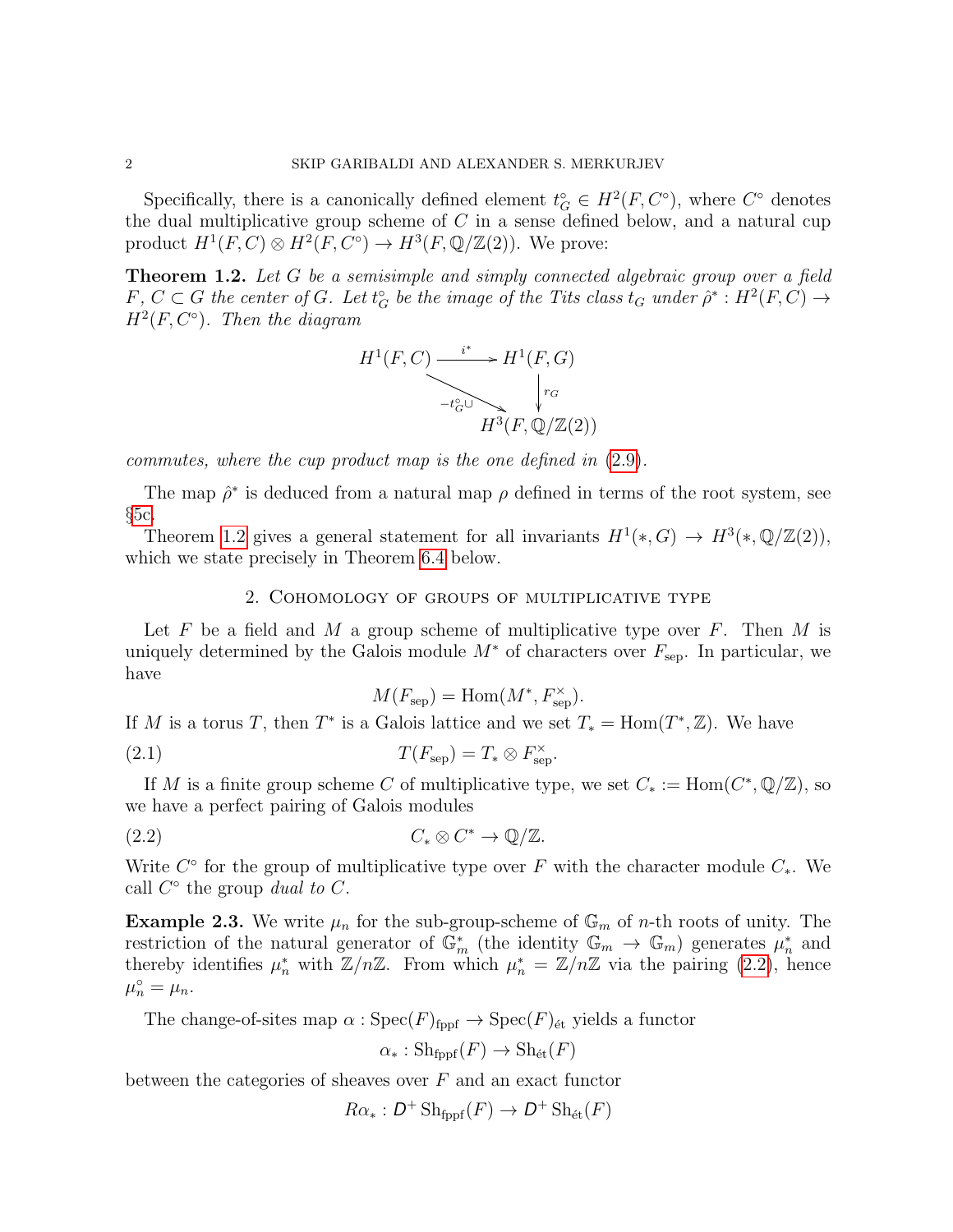between derived categories.

Every group  $M$  of multiplicative type can be viewed as a sheaf of abelian groups either in the étale or fppf topology. We have  $\alpha_*(M) = M$  for every group M of multiplicative type. If M is smooth, we have  $R^i\alpha_*(M) = 0$  for  $i > 0$  by [\[Mi 80,](#page-25-1) Proof of Theorem 3.9]. It follows that  $R\alpha_*(M) = M$ , hence

(2.4) 
$$
H^i_{\text{\'et}}(F,M) = H^i_{\text{\'et}}(F,R\alpha_*(M)) = H^i_{\text{fppf}}(F,M) \text{ for } M \text{ smooth.}
$$

<span id="page-2-1"></span>If

 $1 \rightarrow C \rightarrow T \rightarrow S \rightarrow 1$ 

is an exact sequence of algebraic groups with  $C$  a finite group of multiplicative type and  $T$  and  $S$  tori, this sequence is exact in the fppf-topology but not in the étale topology (unless C is smooth). Applying  $R\alpha_*$  to the exact triangle

$$
C \to T \to S \to C[1]
$$

in  $D^+$  Sh<sub>fppf</sub> $(F)$ , we get an exact triangle

<span id="page-2-0"></span>
$$
R\alpha_*(C) \to T(F_{\text{sep}}) \to S(F_{\text{sep}}) \to R\alpha_*(C)[1]
$$

in  $D^+$  Sh<sub>ét</sub>(F) since  $R\alpha_*(T) = T(F_{\text{sep}})$  and the same for S. In other words,

(2.5) 
$$
R\alpha_*(C) = \text{cone}(T(F_{\text{sep}}) \to S(F_{\text{sep}}))[-1].
$$

Recall that  $\mathbb{Z}(1)$  is the complex in  $D^+ \text{Sh}_{\text{\'et}}(F)$  with only one nonzero term  $F_{\text{sep}}^{\times}$  placed in degree 1, i.e.,  $\mathbb{Z}(1) = F_{\text{sep}}^{\times}[-1]$ . Set

$$
C_*(1) := C_* \overset{L}{\otimes} \mathbb{Z}(1), \quad C^*(1) := C^* \overset{L}{\otimes} \mathbb{Z}(1),
$$

where the derived tensor product is taken in the derived category  $D^+ \text{Sh}_{\text{\'et}}(F)$ . If T is an algebraic torus, we write

$$
T_*(1) := T_* \overset{L}{\otimes} \mathbb{Z}(1) = T_* \otimes \mathbb{Z}(1) = T(F_{\text{sep}})[-1].
$$

Tensoring the exact sequence

$$
0 \to T_* \to S_* \to C_* \to 0
$$

with  $\mathbb{Z}(1)$  and using  $(2.1)$ , we get an exact triangle

$$
C_*(1) \to T(F_{\text{sep}}) \to S(F_{\text{sep}}) \to C_*(1)[1].
$$

It follows from [\(2.5\)](#page-2-0) that

$$
C_*(1) = R\alpha_*(C)
$$

and therefore,

$$
H_{\rm fppf}^i(F, C) = H_{\rm \acute{e}t}^i(F, R\alpha_*(C)) = H_{\rm \acute{e}t}^i(F, C_*(1)).
$$

Recall that we also have

$$
H_{\rm fppf}^i(F,T) = H_{\rm \acute{e}t}^i(F,T) = H_{\rm \acute{e}t}^{i+1}(F,T_*(1)).
$$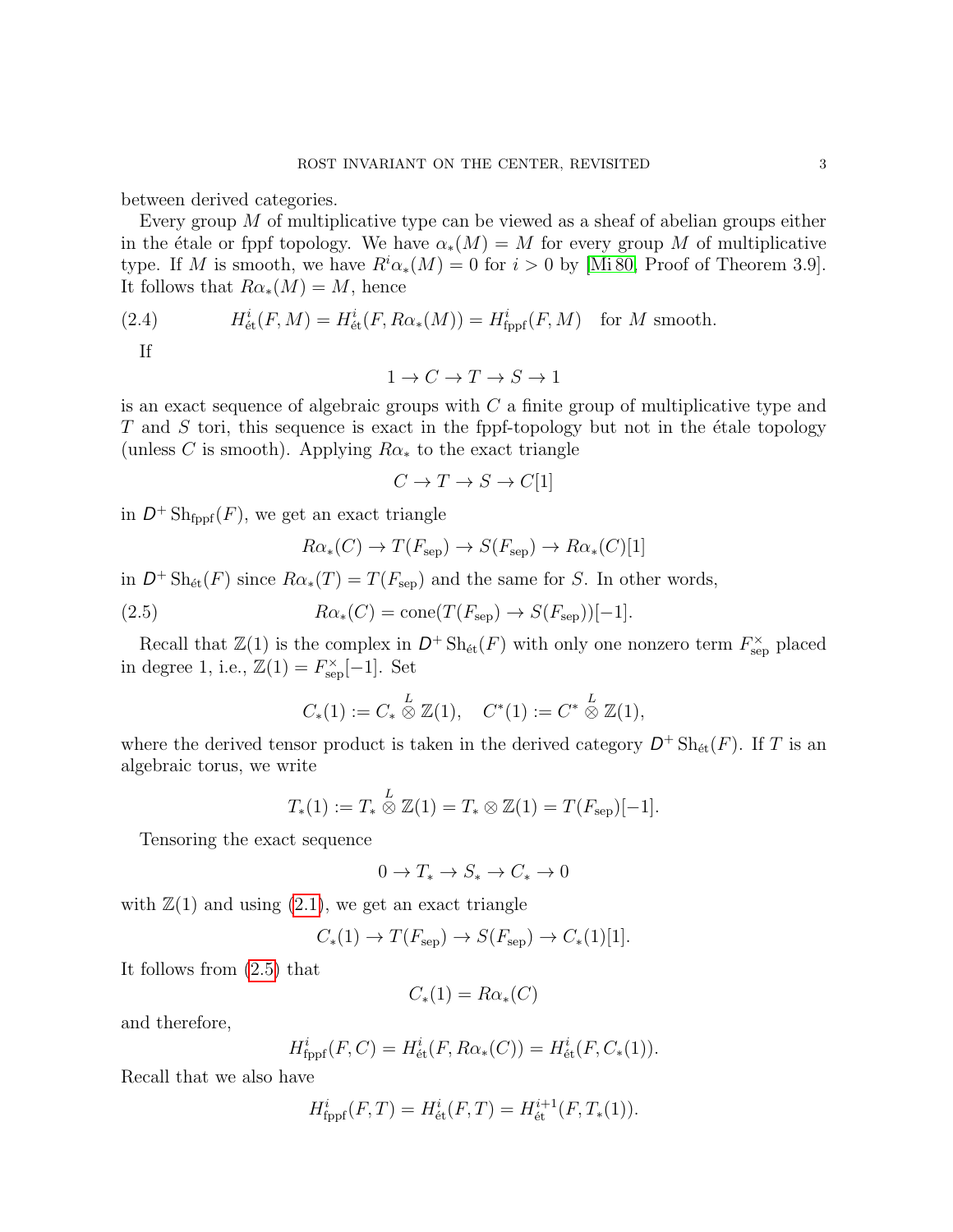**Remark 2.6.** There is a canonical isomorphism (see [\[Me 16,](#page-25-2)  $\S$ 4c])

$$
C_*(1) \simeq C(F_{\mathrm{sep}}) \oplus (C_* \otimes F_{\mathrm{sep}}^{\times})[-1]
$$

The second term in the direct sum vanishes if  $char(F)$  does not divide the order of  $C_*$  or if  $F$  is perfect.

<span id="page-3-2"></span>**Notation 2.7.** To simplify notation we will write  $H^{i}(F, C)$  for  $H^{i}_{\text{\'et}}(F, C_*(1)) = H^{i}_{\text{fppf}}(F, C)$ and  $H^{i}(F, C^{\circ})$  for  $H^{i}_{\text{\'et}}(F, C^{*}(1)) = H^{i}_{\text{fppf}}(F, C^{\circ}).$ 

Every C-torsor E over F has a class  $c(E) \in H^1(F, C)$ .

Example 2.8. Taking colimits of the connecting homomorphism arising from the sequences  $1 \to \mathbb{G}_m \to \mathrm{GL}_d \to \mathrm{PGL}_d \to 1$  or  $1 \to \mu_d \to \mathrm{SL}_d \to \mathrm{PGL}_d \to 1$  — which are exact in the fppf topology — gives isomorphisms  $H^2(K, \mathbb{G}_m) \simeq \text{Br}(K)$  and  $H^2(K, \mu_n) \simeq {}_n\text{Br}(K)$ as in  $[GiS, 4.4.5]^1$  $[GiS, 4.4.5]^1$ , which we use.

In view of  $(2.4)$  and Notation [2.7,](#page-3-2) we work in the derived category of étale sheaves as in, for example, [\[FK,](#page-24-4) Appendix A.II]. We use the motivic complex  $\mathbb{Z}(2)$  of étale sheaves over F defined in [\[L 87\]](#page-25-3) and [\[L 90\]](#page-25-4). Set  $\mathbb{Q}/\mathbb{Z}(2) := \mathbb{Q}/\mathbb{Z} \stackrel{L}{\otimes} \mathbb{Z}(2)$ . The complex  $\mathbb{Q}/\mathbb{Z}(2)$ is the direct sum of two complexes. The first complex is given by the locally constant  $\acute{e}$ tale sheaf (placed in degree 0) the colimit over n prime to char(F) of the Galois modules  $\mu_n^{\otimes 2} := \mu_n \otimes \mu_n$ . The second complex is nontrivial only in the case  $p = \text{char}(F) > 0$  and it is defined as

$$
\operatornamewithlimits{colim}_n W_n \Omega^2_{\log}[-2]
$$

with  $W_n \Omega_{\log}^2$  the sheaf of *logarithmic de Rham-Witt differentials* (see [\[Kahn\]](#page-25-5)). Note that  $H^i(F, \mathbb{Q}/\mathbb{Z}(2)) \simeq H^{i+1}(F, \mathbb{Z}(2))$  for  $i \geq 3$ .

Tensoring  $(2.2)$  with  $\mathbb{Z}(2)$ , we get the pairings

<span id="page-3-0"></span>(2.9) 
$$
C_*(1) \stackrel{L}{\otimes} C^*(1) \to \mathbb{Q}/\mathbb{Z}(2) \text{ and}
$$

$$
H^i(F, C) \otimes H^j(F, C^{\circ}) \to H^{i+j}(F, \mathbb{Q}/\mathbb{Z}(2)).
$$

If S is a torus over F, we have  $S_*(1) = S_* \otimes \mathbb{G}_m[-1] = S[-1]$  and the pairings

$$
S_* \otimes S^* \to \mathbb{Z}, \quad S_*(1) \stackrel{L}{\otimes} S^*(1) \to \mathbb{Z}(2)
$$
 and

<span id="page-3-3"></span>
$$
(2.10) \tHi(F, S) \otimes Hj(F, So) \to Hi+j+2(F, \mathbb{Z}(2)) = Hi+j+1(F, \mathbb{Q}/\mathbb{Z}(2))
$$

if  $i + j \geq 2$ .

Let

<span id="page-3-4"></span>
$$
1 \to C \to T \to S \to 1
$$

be an exact sequence with  $T$  and  $S$  tori and  $C$  finite. Dualizing we get an exact sequence of dual groups

$$
(2.11) \t1 \to C^{\circ} \to S^{\circ} \to T^{\circ} \to 1.
$$

<span id="page-3-1"></span><sup>&</sup>lt;sup>1</sup>This reference assumes char(F) does not divide n, because it uses  $H<sup>1</sup>$  to denote Galois cohomology. With our notation, their arguments go through with no change.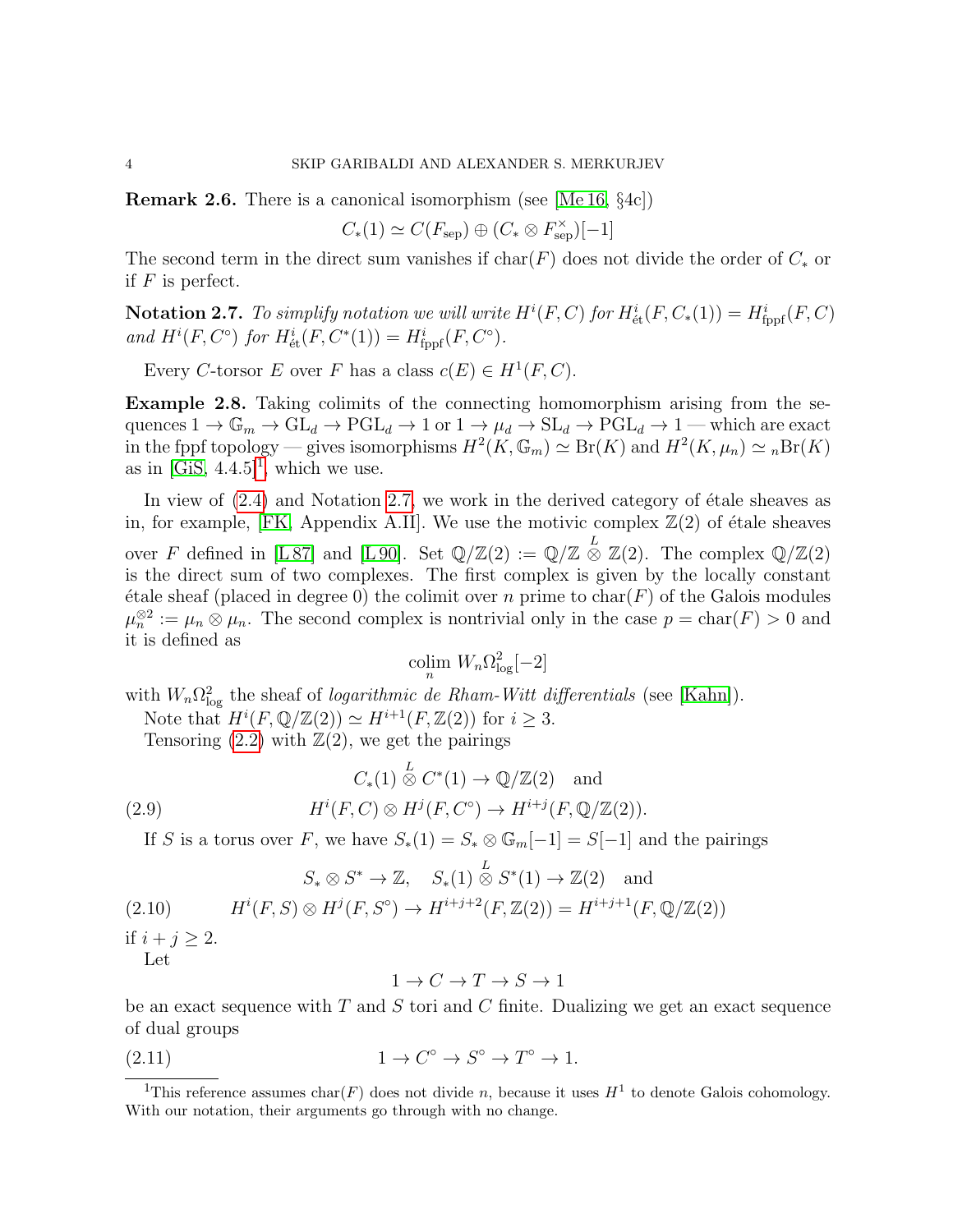We have the homomorphisms

 $\varphi: S(F) \to H^1(F, C), \qquad \psi: H^2(F, C^{\circ}) \to H^2(F, S^{\circ}).$ 

<span id="page-4-0"></span>**Proposition 2.12.** For every  $a \in S(F)$  and  $b \in H^2(F, C^{\circ})$ , we have  $\varphi(a) \cup b = a \cup \psi(b)$ in  $H^3(F, \mathbb{Q}/\mathbb{Z}(2))$ . Here the cup products are taken with respect to the pairings [\(2.9\)](#page-3-0) and [\(2.10\)](#page-3-3) respectively.

*Proof.* The pairing  $S_* \otimes S^* \to \mathbb{Z}$  extends uniquely to a pairing  $S_* \otimes T^* \to \mathbb{Q}$ . We have then a morphism of exact triangles

$$
S_*(1) \overset{L}{\otimes} S^*(1) \longrightarrow S_*(1) \overset{L}{\otimes} T^*(1) \longrightarrow S_*(1) \overset{L}{\otimes} C^*(1) \longrightarrow S_*(1) \overset{L}{\otimes} S^*(1)[1]
$$
  
\n
$$
\downarrow \qquad \qquad \downarrow \qquad \qquad \downarrow
$$
  
\n
$$
\mathbb{Z}(2) \longrightarrow \mathbb{Q}(2) \longrightarrow \mathbb{Q}/\mathbb{Z}(2) \longrightarrow \mathbb{Z}(2)[1]
$$

and a commutative diagram

$$
H^{1}(F, S_{*}(1)) \otimes H^{2}(F, C^{*}(1)) \longrightarrow H^{1}(F, S_{*}(1)) \otimes H^{2}(F, S^{*}(1)[1])
$$
  
\n
$$
\downarrow \qquad \qquad \downarrow
$$
  
\n
$$
H^{3}(F, \mathbb{Q}/\mathbb{Z}(2)) \longrightarrow H^{3}(F, \mathbb{Z}(2)[1])
$$

and therefore, a commutative diagram

$$
H^{0}(F, S) \otimes H^{2}(F, C^{\circ}) \longrightarrow H^{0}(F, S) \otimes H^{2}(F, S^{\circ})
$$
  
\n
$$
H^{3}(F, \mathbb{Q}/\mathbb{Z}(2)) \longrightarrow H^{3}(F, \mathbb{Q}/\mathbb{Z}(2)).
$$

)

On the other hand, the composition  $S_*(1) \overset{L}{\otimes} C^*(1) \to C_*(1) \overset{L}{\otimes} C^*(1) \to \mathbb{Q}/\mathbb{Z}(2)$  coincides with s. Therefore, we have a commutative diagram

$$
H^1(F, S_*(1)) \otimes H^2(F, C^*(1)) \longrightarrow H^1(F, C_*(1)) \otimes H^2(F, C^*(1))
$$
  
\n
$$
\downarrow \qquad \qquad \downarrow
$$
  
\n
$$
H^3(F, \mathbb{Q}/\mathbb{Z}(2)) \longrightarrow H^3(F, \mathbb{Q}/\mathbb{Z}(2))
$$

and therefore, a diagram

$$
H^{0}(F, S) \otimes H^{2}(F, C^{\circ}) \longrightarrow H^{1}(F, C) \otimes H^{2}(F, C^{\circ})
$$
  
\n
$$
H^{3}(F, \mathbb{Q}/\mathbb{Z}(2)) \longrightarrow H^{3}(F, \mathbb{Q}/\mathbb{Z}(2)).
$$

The result follows.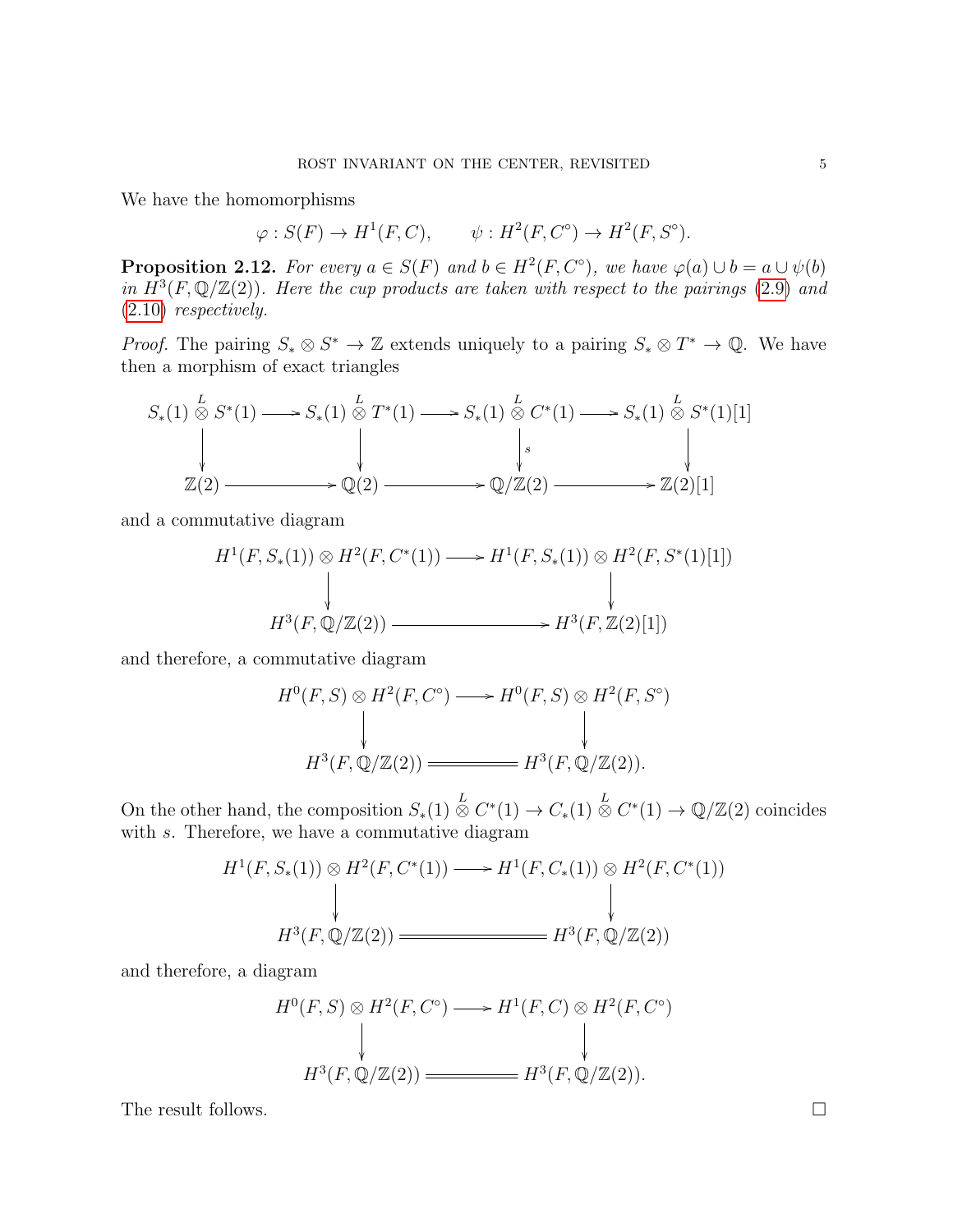<span id="page-5-2"></span>Remark 2.13. We have used that the diagram

$$
H^{i}(A[a]) \otimes H^{j}(B[b]) \longrightarrow H^{i+j}(A[a] \otimes B[b])
$$
  
\n
$$
\parallel \qquad \qquad \parallel
$$
  
\n
$$
H^{i+a}(A) \otimes H^{j+b}(B) \longrightarrow H^{i+j+a+b}(A \otimes B)
$$

is  $(-1)^{ib}$ -commutative for all complexes A and B.

Let A be an étale algebra over F and C a finite group scheme of multiplicative type over A. Then  $C' := R_{A/F}(C)$  is a finite group of multiplicative type over F. Moreover,  $C^{\prime\circ} \simeq R_{A/F}(C^{\circ})$  and there are canonical isomorphisms

$$
\iota: H^i(A,C) \stackrel{\sim}{\to} H^i(F,C') \quad \text{and} \quad \iota^{\circ}: H^i(A,C^{\circ}) \stackrel{\sim}{\to} H^i(F,C'^{\circ}).
$$

<span id="page-5-1"></span>**Lemma 2.14.** We have  $\iota(x) \cup \iota^{\circ}(y) = N_{A/F}(x \cup y)$  in  $H^{i+j}(F, \mathbb{Q}/\mathbb{Z}(2))$  for every  $x \in$  $H^i(A, C)$  and  $y \in H^j(A, C^{\circ}).$ 

*Proof.* The group scheme  $C'_A$  is naturally isomorphic to the product  $C_1 \times C_2 \times \cdots \times C_s$  of group schemes over A with  $C_1 = C$ . Let  $\pi : C'_A \to C$  be the natural projection. Similarly,  $C^{0} \simeq C_1^{\circ} \times C_2^{\circ} \times \cdots \times C_s^{\circ}$ . Write  $\varepsilon : C^{\circ} \to C_A^{\prime}$ ◦ for the natural embedding. Then the inverse of  $\iota$  coincides with the composition

$$
H^i(F, C') \xrightarrow{\text{res}} H^i(A, C'_A) \xrightarrow{\pi^*} H^i(A, C)
$$

and  $\iota^{\circ}$  coincides with the composition

<span id="page-5-0"></span>
$$
H^{i}(A, C^{\circ}) \xrightarrow{\varepsilon^{*}} H^{i}(A, C'^{\circ}_{A}) \xrightarrow{N_{A/F}} H^{i}(F, C'^{\circ}).
$$

Since  $\pi^*(\iota(x)) = x$ , we have  $res(\iota(x)) = (x, x_2, \ldots x_s)$  for some  $x_i$ . On the other hand,  $\varepsilon^*(y) = (y, 0, \ldots, 0)$ , hence

(2.15) 
$$
\operatorname{res}(\iota(x)) \cup \varepsilon^*(y) = x \cup y.
$$

Finally,

$$
\iota(x) \cup \iota^{\circ}(y) = \iota(x) \cup N_{A/F}(\varepsilon^*(y))
$$
  
=  $N_{A/F}(\text{res}(\iota(x)) \cup \varepsilon^*(y))$  by the projection formula  
=  $N_{A/F}(x \cup y)$  by (2.15).

<span id="page-5-3"></span>**Lemma 2.16** (Projection formula). Let  $f: C \to C'$  be a homomorphism of finite group schemes of multiplicative type. For  $a \in H^m(F, C)$ , the diagram

$$
H^k(F, C'^{\circ}) \xrightarrow{\cup f_*(a)} H^{k+m}(F, \mathbb{Q}/\mathbb{Z}(2))
$$
  

$$
f^* \downarrow \qquad \qquad \parallel
$$
  

$$
H^k(F, C^{\circ}) \xrightarrow{\cup a} H^{k+m}(F, \mathbb{Q}/\mathbb{Z}(2))
$$

commutes.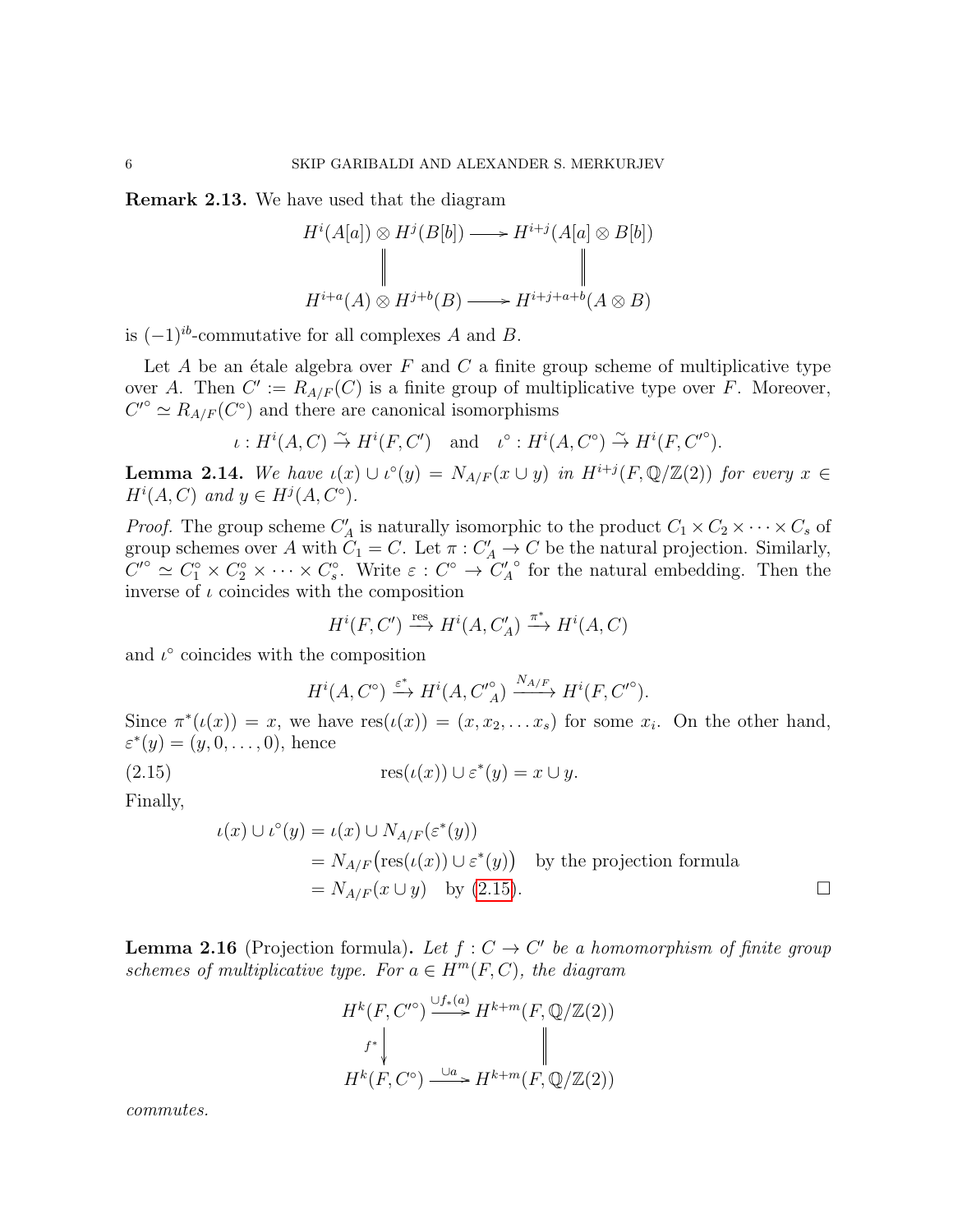*Proof.* The pairing used in the diagram are induced by the pairings  $C^* \otimes C_* \to \mathbb{Q}/\mathbb{Z}$  and  $C'^* \otimes C'_* \to \mathbb{Q}/\mathbb{Z}$ . The (obvious) projection formula for these pairing reads  $\langle f^*(x), y \rangle =$  $\langle x, f_*(y) \rangle$  for  $x \in C'^*$  and  $y \in C_*$ .

# 3. Invariants of quasi-trivial tori

3a. Cohomological invariants. For a field F write  $H^j(F)$  for the cohomology group  $H^{j}(F,\mathbb{Q}/\mathbb{Z}(j-1))$ , where  $j\geq 1$  (see [\[GaMS\]](#page-24-0)). In particular,  $H^{1}(F)$  is the character group of continuous homomorphisms  $\Gamma_F \to \mathbb{Q}/\mathbb{Z}$  and  $H^2(F)$  is the Brauer group  $\text{Br}(F)$ .

The assignment  $K \mapsto H^{j}(K)$  is functorial with respect to arbitrary field extensions. If  $K'/K$  is a finite separable field extension, we have a well-defined norm map  $N_{K'/K}$ :  $H^j(K') \to H^j(K)$ .

The graded group  $H^*(F)$  is a (left) module over the Milnor ring  $K_*(F)$ .

<span id="page-6-0"></span>**Definition 3.1.** Let  $\mathcal A$  be a functor from the category of field extensions of  $F$  to pointed sets. A degree d cohomological invariant of  $A$  is a collection of maps of pointed sets

$$
\iota_K \colon \mathcal{A}(K) \to H^d(K)
$$

for all field extensions  $K/F$ , functorial in K. The degree d cohomological invariants of G form an abelian group denoted by  $Inv<sup>d</sup>(A)$ . If  $L/F$  is a field extension, we have a restriction homomorphism

$$
\text{Inv}^d(\mathcal{A}) \to \text{Inv}^d(\mathcal{A}_L),
$$

where  $\mathcal{G}_L$  is the restriction of  $\mathcal G$  to the category of field extensions of  $L$ .

If the functor  $A$  factors through the category of groups, we further consider the subgroup  $\text{Inv}_{h}^{d}(\mathcal{A})$  of  $\text{Inv}^{d}(\mathcal{A})$  consisting of those invariants  $\iota$  such that  $\iota_K$  is a group homomorphism for every  $K$ .

**Example 3.2.** If G is an algebraic group over F, we can view G as a functor taking a field extension K to the group  $G(K)$  of K-points of G; in this case we consider  $\text{Inv}_{h}^{d}(G)$ . We have also another functor  $H^1(G)$ :  $K \to H^1(K, G)$  and we consider  $\text{Inv}^d(G)$ . If G is commutative, then  $H^1(K, G)$  is a group for every K, and we also consider  $\text{Inv}_{h}^d(H^1(G))$ .

3b. Residues. Our goal is to prove Theorem [3.7](#page-8-0) concerning the group  $\text{Inv}_{h}^{d}(T)$  for T a quasi-split torus. Such invariants of order not divisible by  $char(F)$  were determined in [\[MePT\]](#page-25-0). We modify the method from [\[MePT\]](#page-25-0) so that it works in general. The difficulty is that the groups  $H^{j}(K)$  do not form a cycle module, because the residue homomorphisms need not exist.

If K is a field with discrete valuation v and residue field  $\kappa(v)$ , write  $H^j(F)_{nr,v}$  for the subgroup of all elements of  $H^j(F)$  that are split by finite separable extensions  $K/F$  such that v admits an unramified extension to K. Note that every element in  $H^{j}(F)_{nr,v}$  of order not divisible by  $char(F)$  belongs to  $H^j(F)_{nr,v}$ .

There are residue homomorphisms (see [\[GaMS\]](#page-24-0) or [\[Kato\]](#page-25-6))

$$
\partial_v: H^j(K)_{nr,v} \to H^{j-1}(\kappa(v)).
$$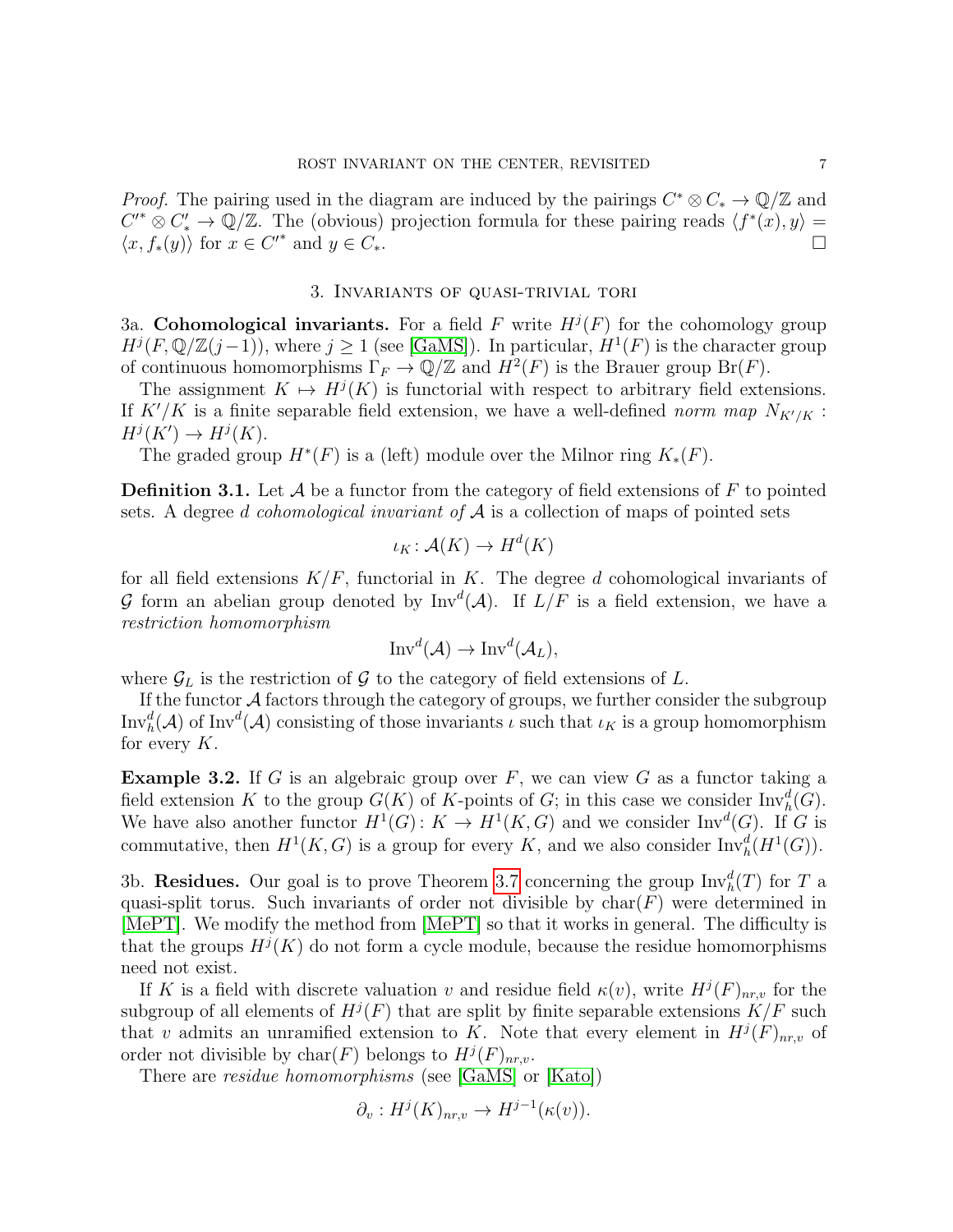<span id="page-7-1"></span>**Example 3.3.** Let  $K = F(t)$  and let v be the discrete valuation associated with t. Then  $\kappa(v) = F$  and  $\partial_v(t \cdot h_K) = h$  for all  $h \in H^{j-1}(F)$ .

<span id="page-7-0"></span>**Lemma 3.4.** Let  $K'/K$  be a field extension and let v' be a discrete valuation on  $K'$ unramified over its restriction  $v$  on  $K$ . Then the diagram

$$
H^j(K)_{nr,v} \xrightarrow{\partial_v} H^{j-1}(\kappa(v))
$$
  
\n
$$
\downarrow \qquad \qquad \downarrow
$$
  
\n
$$
H^j(K')_{nr,v'} \xrightarrow{\partial_{v'}} H^{j-1}(\kappa(v'))
$$

commutes.

3c. Invariants of tori. Let A be an étale F-algebra and  $T^A$  the corresponding quasi-split torus, i.e.,

$$
T^A(K) = (A \otimes_F K)^{\times}
$$

for every field extension  $K/F$ . If B is another étale F-algebra, then

$$
T^{A \times B} = T^A \times T^B
$$

and

$$
\mathrm{Inv}_{h}^{d}(T^{A \times B}) \simeq \mathrm{Inv}_{h}^{d}(T^{A}) \oplus \mathrm{Inv}_{h}^{d}(T^{B}).
$$

Write A as a product of fields:  $A = L_1 \times L_2 \times \cdots \times L_s$ . Set

$$
H^i(A) := H^i(L_1) \oplus H^i(L_2) \oplus \cdots \oplus H^i(L_s).
$$

For  $d \geq 2$  define a homomorphism

$$
\alpha^A: H^{d-1}(A) \to \text{Inv}_h^d(T^A)
$$

as follows. If  $h \in H^{d-1}(A)$ , then the invariant  $\alpha^{A}(h)$  is defined by

$$
\alpha^A(h)(t) = N_{A \otimes K/K}(t \cdot h_{A \otimes K}) \in H^d(K)
$$

for a field extension  $K/F$  and  $t \in T^A(K) = (A \otimes_F K)^{\times}$ .

<span id="page-7-2"></span>**Remark 3.5.** In the notation of the previous section, 
$$
(T^A)^\circ \simeq T^A
$$
, and we have

$$
H^{d-1}(F, (T^A)^\circ) = H^{d-1}(F, T^A) = H^{d-1}(A, \mathbb{G}_m) = H^{d-1}(A).
$$

The pairing [\(2.10\)](#page-3-3) for the torus  $T^A$ ,  $i = 0$ , and  $j = 2$ ,

$$
A^{\times} \otimes H^2(A) = T^A(F) \otimes H^2(F, (T^A)^{\circ}) \to H^3(F),
$$

takes  $t \otimes h$  to  $N_{A/F}(t \cup h_A) = \alpha^A(h)(t)$ . In other words, the map  $\alpha^A$  coincides with the map

$$
H^2(F, (T^A)^\circ) \to \text{Inv}_h^3(T^A)
$$

given by the cup product.

Note that every element  $h \in H^{d-1}(A)$  is split by an étale extension of A, hence the invariant  $\alpha^{A}(h)$  vanishes when restricted to  $F_{\text{sep}}$ .

Question 3.6. Do all invariants in  $\text{Inv}_h^d(T^A)$  vanish when restricted to  $F_{\text{sep}}$ ?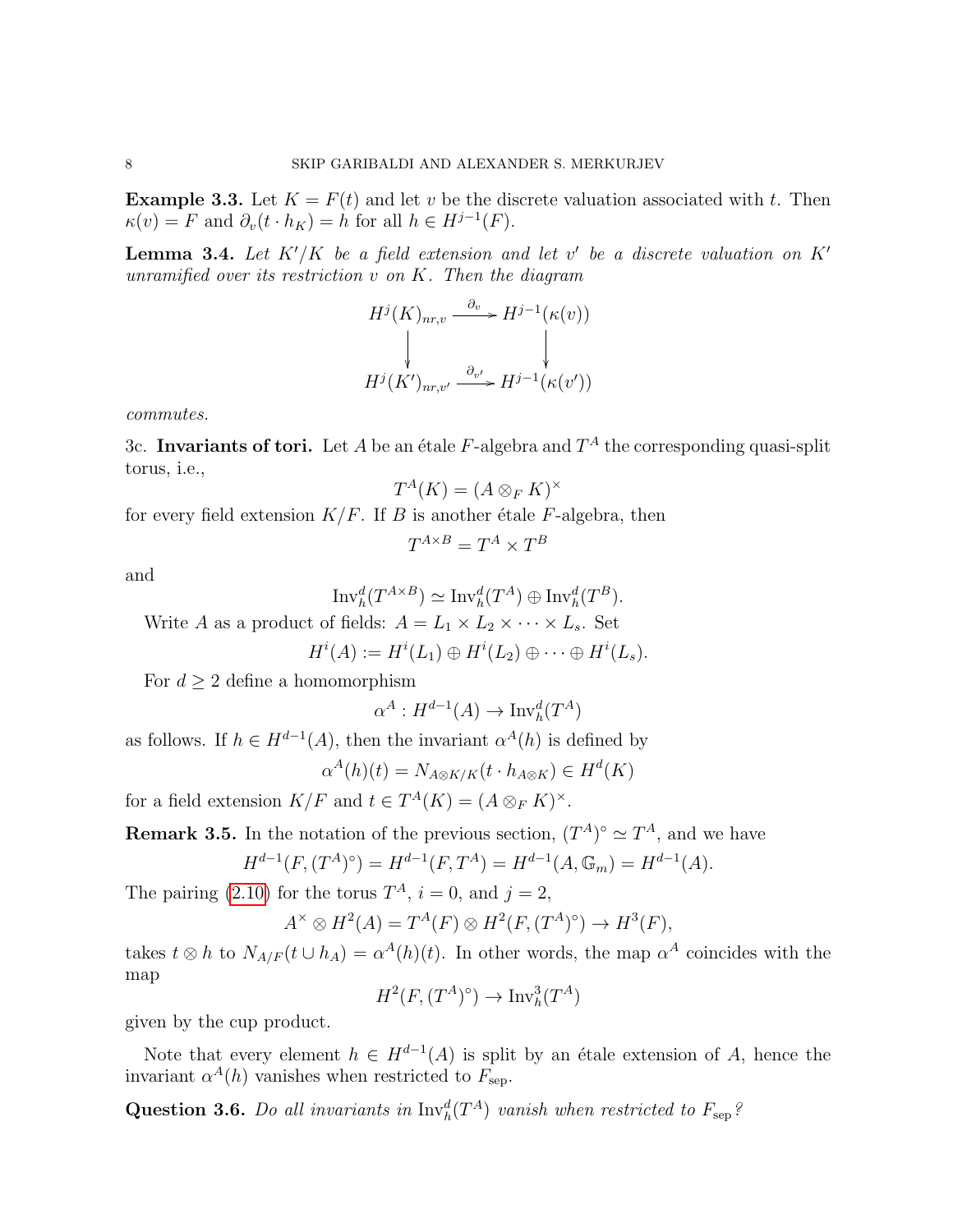The answer is "yes" when  $char(F) = 0$ . Indeed, for any prime  $p \neq char(F)$  and for F separably closed, the zero map is the only invariant  $T^A(*) \to H^d(*, \mathbb{Q}_p/\mathbb{Z}_p(d-1))$  that is a homomorphism of groups [\[Me 99,](#page-25-7) Prop. 2.5].

The main result of this section is:

<span id="page-8-0"></span>Theorem 3.7. The sequence

$$
0 \to H^{d-1}(A) \xrightarrow{\alpha^A} \text{Inv}_h^d(T^A) \xrightarrow{\text{res}} \text{Inv}_h^d(T^A_{\text{sep}})
$$

is exact.

That is, defining  $\widetilde{\text{Inv}}_h^d(T^A) := \text{ker res}$ , we claim that  $\alpha^A: H^{d-1}(A) \overset{\sim}{\rightarrow} \widetilde{\text{Inv}}_h^d(T^A)$ .

The torus  $T^A$  is embedded into the affine space  $A(A)$  as an open set. Let  $Z^A$  be the closed complement  $\mathbb{A}(A) \setminus T^A$  and let  $S^A$  be the smooth locus of  $Z^A$  (see [\[MePT\]](#page-25-0)). Then  $S<sup>A</sup>$  is a smooth scheme over A. In fact,  $S<sup>A</sup>$  is a quasi-split torus over A of the A-algebra A' such that  $A \times A' \simeq A \otimes_F A$ . We have  $A = L_1 \times L_2 \times \cdots \times L_s$ , where the  $L_i$ 's are finite separable field extensions of  $F$ , and the connected components of  $S^A$  (as well as the irreducible components of  $Z^A$ ) are in 1-1 correspondence with the factors  $L_i$ . Let  $v_i$  for  $i = 1, 2, \ldots, s$  be the discrete valuation of the function field  $F(T^A)$  corresponding to the *i*-th connected component  $S_i$  of  $S^A$ , or equivalently, to the *i*-th irreducible component  $Z_i$ of  $Z^A$ . The residue field of  $v_i$  is equal to the function field  $F(Z_i) = F(S_i)$ . We then have the residue homomorphisms

$$
\partial_i: H^d(F(T^A))_{nr,v_i} \to H^{d-1}(F(Z_i)) = H^{d-1}(F(S_i)).
$$

Write  $\widetilde{H}^d(F(T^A))$  for the kernel of the natural homomorphism  $H^d(F(T^A)) \to H^d(F_{\text{sep}}(T^A)).$ Since every extension of the valuation  $v_i$  to  $F_{\rm sep}(T^A)$  is unramified, we have  $H^d(F(T^A)) \subset H^d(F(T^A))$  $H^d(F(T^A))_{nr,v_i}$  for all i. Write  $F(S^A)$  for the product of  $F(S_i)$  over all i. The sum of the restrictions of the maps  $\partial_i$  on  $\tilde{H}^d(F(T^A))$  yields a homomorphism

$$
\partial^A : \widetilde{H}^d(F(T^A)) \to H^{d-1}(F(S^A)).
$$

Applying  $u \in \widetilde{\text{Inv}}_h^d(T^A)$  to the generic element  $g_{\text{gen}}$  of  $T^A$  over the function field  $F(T^A)$ , we get a cohomology class  $u(g_{\text{gen}}) \in H^d(F(T^A))$ . By assumption on u, we have  $u(g_{\text{gen}}) \in$  $\hat{H}^d(F(T^A))$ . Applying  $\partial^A$ , we get a homomorphism

$$
\beta^A: \widetilde{\mathrm{Inv}}_h^d(T^A) \to H^{d-1}(F(S^A)), \quad u \mapsto \partial^A(u(g_{\mathrm{gen}})).
$$

If B is another étale F-algebra. We have (see [\[MePT\]](#page-25-0))

$$
S^{A \times B} = S^A \times T^B + T^A \times S^B.
$$

In particular,  $F(S^A) \subset F(S^{A \times B}) \supset F(S^B)$ . Lemma [3.4](#page-7-0) then gives: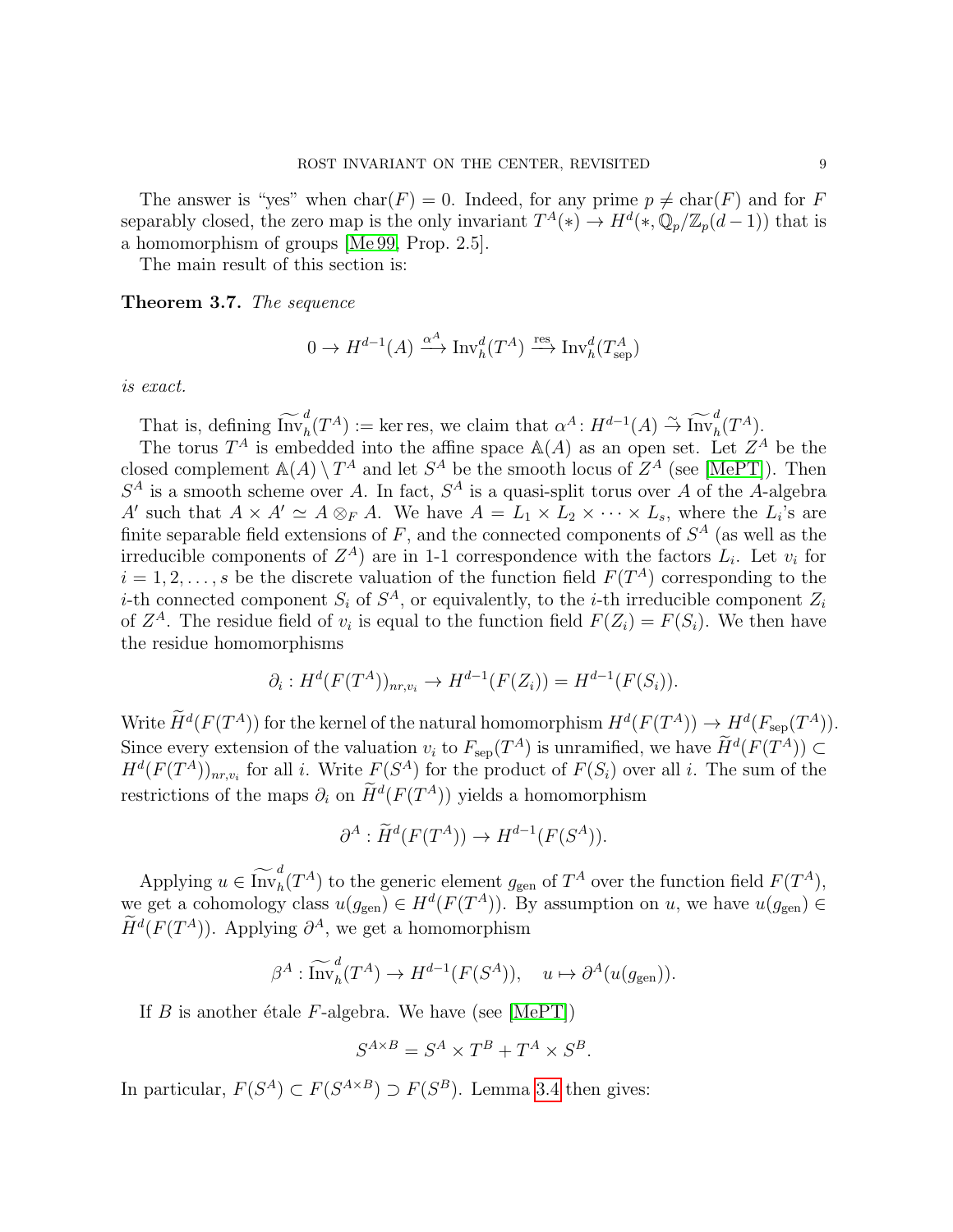## <span id="page-9-0"></span>Lemma 3.8. The diagram

$$
\widetilde{\mathrm{Inv}}_{h}^{d}(T^{A}) \oplus \widetilde{\mathrm{Inv}}_{h}^{d}(T^{B}) \xrightarrow{\beta^{A} \oplus \beta^{B}} H^{d-1}(F(S^{A})) \oplus H^{d-1}(F(S^{B}))
$$
\n
$$
\downarrow \downarrow
$$
\n
$$
\widetilde{\mathrm{Inv}}_{h}^{d}(T^{A \times B}) \xrightarrow{\beta^{A \times B}} H^{d-1}(F(S^{A \times B}))
$$

commutes.

Recall that  $S^A$  is a smooth scheme over A with an A-point. It follows that  $A \subset F(S^A)$ and the natural homomorphism

$$
H^j(A) \to H^j(F(S^A))
$$

is injective by [\[GaMS,](#page-24-0) Proposition A.10]. We shall view  $H^j(A)$  as a subgroup of  $H^j(F(S^A))$ .

Let  $A = L_1 \times L_2 \times \cdots \times L_s$  be the decomposition of an étale F-algebra A into a product of fields. The *height* of A is the maximum of the degrees  $[L_i : F]$ . The height of A is 1 if and only if A is split. The following proposition will be proved by induction on the height of A.

<span id="page-9-1"></span>**Proposition 3.9.** The image of the homomorphism  $\beta^A$  is contained in  $H^{d-1}(A)$ .

*Proof.* By Lemma [3.8](#page-9-0) we may assume that  $A = L$  is a field. If  $L = F$ , we have  $S^A =$ Spec F, so  $A = F(S^A)$  and the statement is clear.

Suppose  $L \neq F$ . The algebra L is a canonical direct factor of  $L \otimes_F L$ . It follows that the homomorphism  $\beta^L$  is a direct summand of  $\beta^{L\otimes L}$ . Since the height of the L-algebra  $L \otimes_F L$  is less than the height of A, by the induction hypothesis,  $\text{Im}(\beta^{L\otimes L}) \subset H^{d-1}(L\otimes L)$ . It follows that  $\mathrm{Im}(\beta^L) \subset H^{d-1}$  $(L).$ 

It follows from Proposition [3.9](#page-9-1) that we can view  $\beta^A$  as a homomorphism

$$
\beta^A : \widetilde{\mathrm{Inv}}_h^d(T^A) \to H^{d-1}(A).
$$

We will show that  $\alpha^A$  and  $\beta^A$  are isomorphisms inverse to each other. First consider the simplest case.

<span id="page-9-2"></span>**Lemma 3.10.** The maps  $\alpha^A$  and  $\beta^A$  are isomorphisms inverse to each other in the case  $A = F$ .

*Proof.* If  $A = F$ , we have  $T^A = \mathbb{G}_m$ . The generic element  $g_{gen}$  is equal to  $t \in F(t)^{\times}$  $F(\mathbb{G}_m)$ . Let  $h \in H^{d-1}(A) = H^{d-1}(F)$ . Then the invariant  $\alpha^F(h)$  takes t to  $t \cdot h \in$  $H^d(F(t))$ . By example [3.3,](#page-7-1)  $\beta^F(\alpha^F(h)) = \partial_v(t \cdot h) = h$ , i.e., the composition  $\beta^F \circ \alpha^F$  is the identity. It suffices to show that  $\alpha^F$  is surjective.

Take  $u \in \widetilde{\text{Inv}}_h^d(\mathbb{G}_m)$ . We consider t as an element of the complete field  $L := F((t))$  and let  $x = u_L(t) \in H^d(L)$ . By assumption, x is split by the maximal unramified extension  $L' := F_{\rm sep}((t))$  of L. By a theorem of Kato [\[Kato\]](#page-25-6),

$$
x \in \text{Ker}\left(H^d(L) \to H^d(L')\right) = H^d(F) \oplus t \cdot H^{d-1}(F),
$$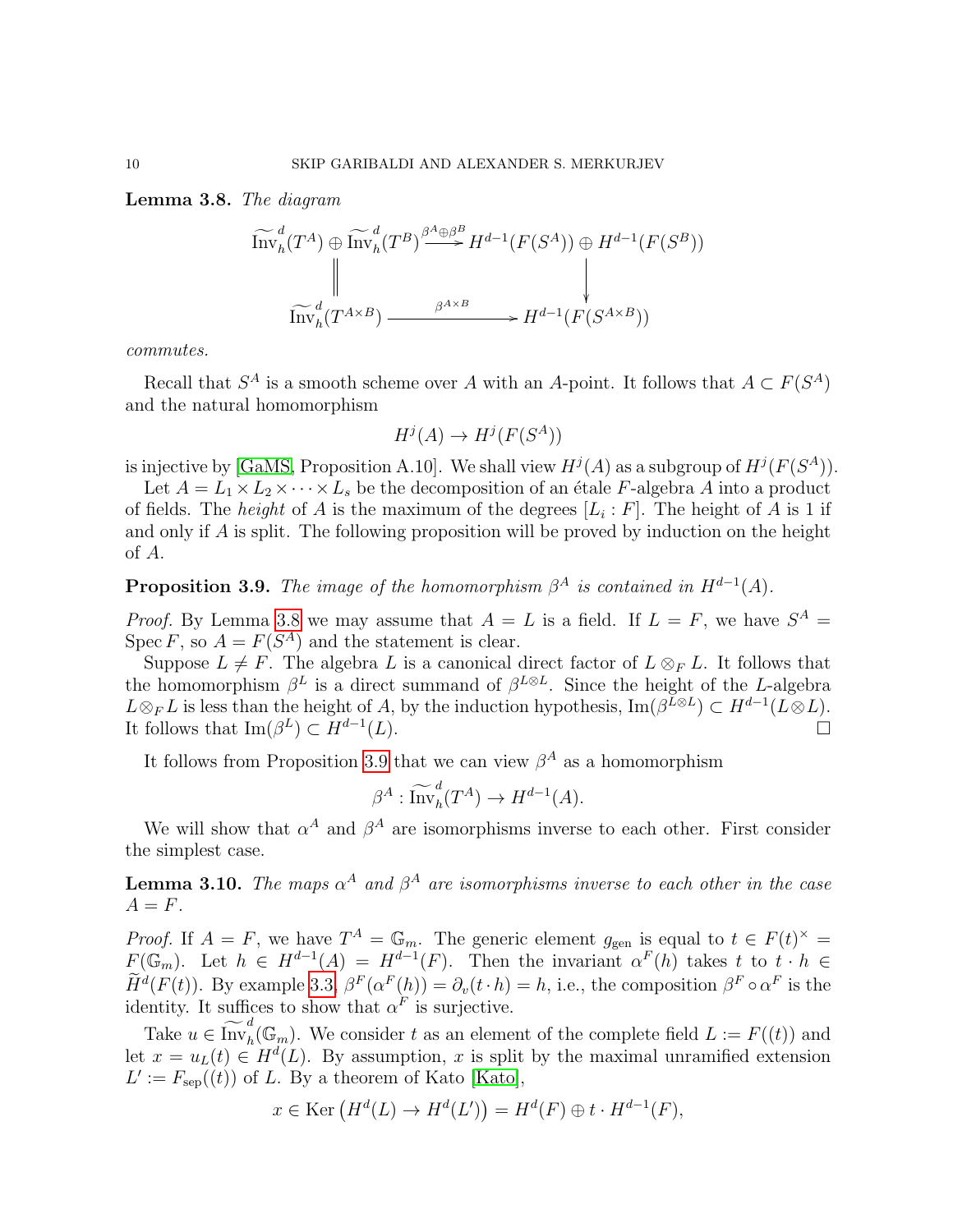i.e.,  $x = h'_L + t \cdot h_L$  for some  $h' \in H^d(F)$  and  $h \in H^{d-1}(F)$ .

Let  $K/F$  be a field extension. We want to compute  $u_K(a) \in H^d(K)$  for an element  $a \in K^{\times}$ . Consider the field homomorphism  $\varphi: L \to M := K((t))$  taking a power series  $f(t)$  to  $f(at)$ . By functoriality,

$$
u_M(at) = u_M(\varphi(t)) = \varphi_*(u_L(t)) = \varphi_*(x) = \varphi_*(h'_L + t \cdot h_L) = h'_M + (at) \cdot h_M,
$$

therefore,

$$
u_M(a) = u_M(at) - u_M(t) = (h'_M + (at) \cdot h_M) - (h'_M + t \cdot h_M) = a \cdot h_M.
$$

It follows that  $u(a) = a \cdot h_K$  since the homomorphism  $H^d(K) \to H^d(M)$  is injective by [\[GaMS,](#page-24-0) Proposition A.9]. We have proved that  $u = \alpha^{A}(h)$ , i.e.,  $\alpha^{A}$  is surjective.

<span id="page-10-0"></span>**Lemma 3.11.** The homomorphism  $\beta^A$  is injective.

Proof. The proof is similar to the proof of Proposition [3.9.](#page-9-1) We induct on the height of A. The right vertical homomorphism in Lemma [3.8](#page-9-0) is isomorphic to the direct sum of the two homomorphisms  $H^{d-1}(F(S^A)) \to H^{d-1}(F(S^A \times T^B))$  and  $H^{d-1}(F(S^B)) \to$  $H^{d-1}(F(T^A \times S^B))$ . Both homomorphisms are injective by [\[GaMS,](#page-24-0) Proposition A.10]. It follows from Lemma [3.8](#page-9-0) that we may assume that  $A = L$  is a field.

The case  $L = F$  follows from Lemma [3.10,](#page-9-2) so we may assume that  $L \neq F$ . The homomorphism  $\beta^L$  is a direct summand of  $\beta^{L\otimes L}$ . The latter is injective by the induction hypothesis, hence so is  $\beta^L$ .

<span id="page-10-1"></span>**Lemma 3.12.** The composition  $\beta^A \circ \alpha^A$  is the identity.

Proof. We again induct by the height of A. By Lemma [3.8](#page-9-0) that we may assume that  $A = L$  is a field.

The case  $L = F$  follows from Lemma [3.10,](#page-9-2) so we may assume that  $L \neq F$ . The homomorphisms  $\alpha^L$  and  $\beta^L$  are direct summands of  $\alpha^{L\otimes L}$  and  $\beta^{L\otimes L}$  respectively. The composition  $\beta^{L\otimes L} \circ \alpha^{L\otimes L}$  is the identity by the induction hypothesis, hence  $\beta^A \circ \alpha^A$  is also the identity.  $\Box$ 

It follows from Lemma [3.11](#page-10-0) and Lemma [3.12](#page-10-1) that  $\alpha^A$  and  $\beta^A$  are isomorphisms inverse to each other. This completes the proof of Theorem [3.7.](#page-8-0)

# 4. Invariants of groups of multiplicative type

In this section,  $C$  denotes a group of multiplicative type over  $F$  such that there exists an exact sequence

$$
1 \to C \to T \to S \to 1
$$

such that S and T are quasi-trivial tori. For example, this holds if C is the center of a simply connected semisimple group G over F, such as  $\mu_n$ . In that case, C is isomorphic to the center of the quasi-split inner form  $G<sup>q</sup>$  of G, and we take T to be any quasi-trivial maximal torus in  $G<sup>q</sup>$ . Then  $T^*$  is the weight lattice  $\Lambda_w$  and  $S^* \simeq \Lambda_r$ , where the Galois action permutes the fundamental weights and simple roots respectively.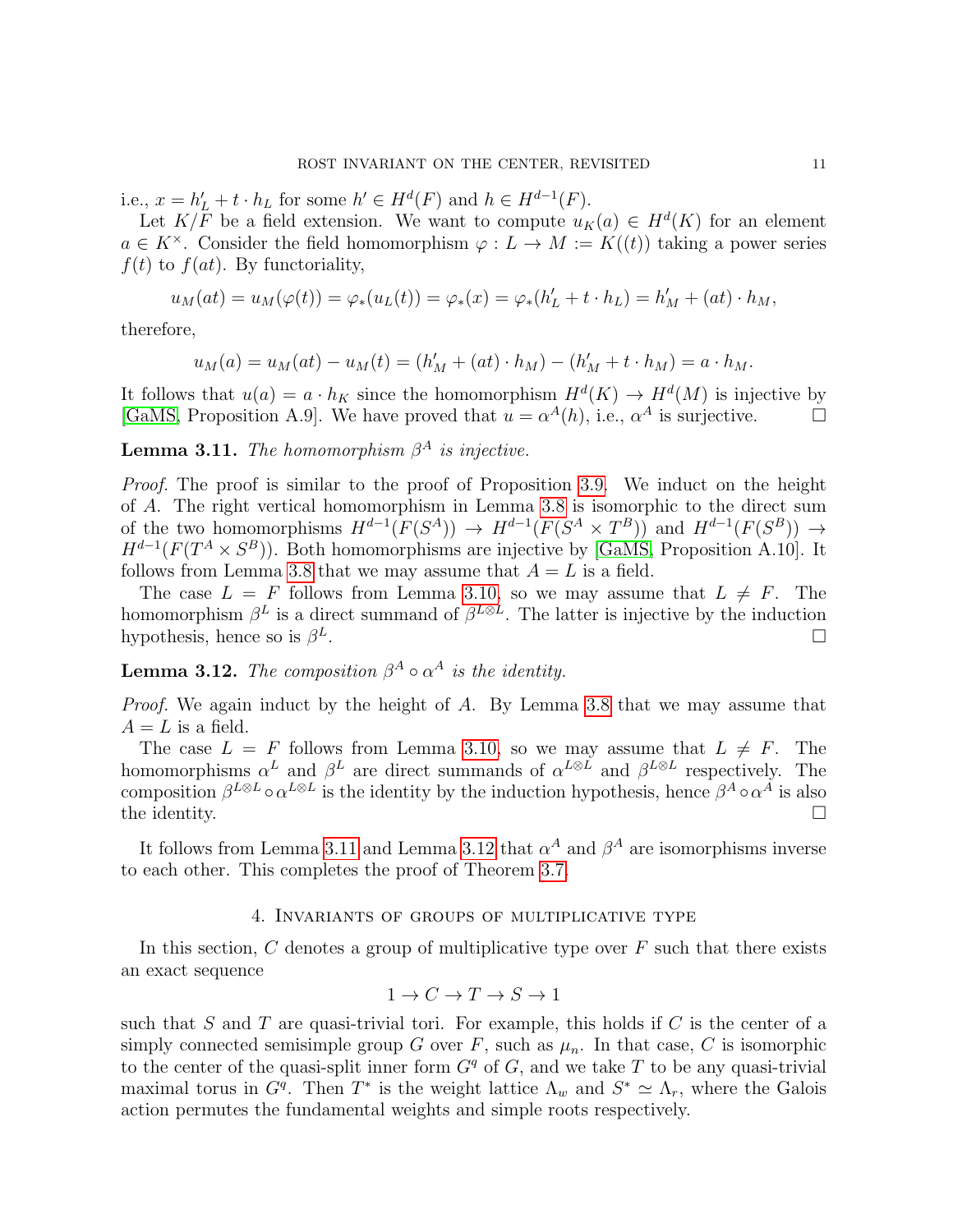<span id="page-11-1"></span>**Proposition 4.1.** Every invariant in  $\widetilde{\text{Inv}}_h^3(H^1(C))$  is given by the cup product via the pairing [\(2.9\)](#page-3-0) with a unique element in  $H^2(F, C^{\circ})$ .

*Proof.* Since  $H^1(K,T) = 1$  for every K, the connecting homomorphism  $S(K) \to H^1(K,C)$ is surjective for every  $K$  and therefore the natural homomorphism

$$
\text{Inv}_h^3(H^1(C)) \to \text{Inv}_h^3(S)
$$

is injective.

Consider the diagram

$$
H^2(F, C^{\circ}) \longrightarrow H^2(F, S^{\circ}) \longrightarrow H^2(F, T^{\circ})
$$
\n
$$
\downarrow \qquad \qquad \downarrow \qquad \qquad \downarrow \qquad \qquad \downarrow \qquad \qquad \downarrow \qquad \qquad \downarrow \qquad \qquad \downarrow \qquad \qquad \downarrow \qquad \qquad \downarrow \qquad \qquad \downarrow \qquad \qquad \downarrow \qquad \qquad \downarrow \qquad \qquad \downarrow \qquad \qquad \downarrow \qquad \qquad \downarrow \qquad \downarrow \qquad \downarrow \qquad \downarrow \qquad \downarrow \qquad \downarrow \qquad \downarrow \qquad \downarrow \qquad \downarrow \qquad \downarrow \qquad \downarrow \qquad \downarrow \qquad \downarrow \qquad \downarrow \qquad \downarrow \qquad \downarrow \qquad \downarrow \qquad \downarrow \qquad \downarrow \qquad \downarrow \qquad \downarrow \qquad \downarrow \qquad \downarrow \qquad \downarrow \qquad \downarrow \qquad \downarrow \qquad \downarrow \qquad \downarrow \qquad \downarrow \qquad \downarrow \qquad \downarrow \qquad \downarrow \qquad \downarrow \qquad \downarrow \qquad \downarrow \qquad \downarrow \qquad \downarrow \qquad \downarrow \qquad \downarrow \qquad \downarrow \qquad \downarrow \qquad \downarrow \qquad \downarrow \qquad \downarrow \qquad \downarrow \qquad \downarrow \qquad \downarrow \qquad \downarrow \qquad \downarrow \qquad \downarrow \qquad \downarrow \qquad \downarrow \qquad \downarrow \qquad \downarrow \qquad \downarrow \qquad \downarrow \qquad \downarrow \qquad \downarrow \qquad \downarrow \qquad \downarrow \qquad \downarrow \qquad \downarrow \qquad \downarrow \qquad \downarrow \qquad \downarrow \qquad \downarrow \qquad \downarrow \qquad \downarrow \qquad \downarrow \qquad \downarrow \qquad \downarrow \qquad \downarrow \qquad \downarrow \qquad \downarrow \qquad \downarrow \qquad \downarrow \qquad \downarrow \qquad \downarrow \qquad \downarrow \qquad \downarrow \qquad \downarrow \qquad \downarrow \qquad \downarrow \qquad \downarrow \qquad \downarrow \qquad \downarrow \qquad \downarrow \qquad \downarrow \qquad \downarrow \qquad \downarrow \qquad \downarrow \qquad \downarrow \qquad \downarrow \qquad \downarrow \qquad \downarrow \qquad \downarrow \qquad \downarrow \qquad \downarrow \qquad \down
$$

where the vertical homomorphisms are given by cup products and the top row comes from the exact sequence [\(2.11\)](#page-3-4); it is exact since  $H^1(K, T^{\circ}) = 1$  for every field extension  $K/F$ . The bottom row comes from applying  $\widetilde{\text{Inv}}_h^3$  to the sequence  $T(K) \to S(K) \to H^1(K, C);$ it is a complex. The vertical arrows are cup products, and the middle and right ones are isomorphisms by Theorem [3.7](#page-8-0) and Remark [3.5.](#page-7-2) The diagram commutes by Proposition [2.12.](#page-4-0) By diagram chase, the left vertical map is an isomorphism.

Note that the group  $H^2(F,T)$  is a direct sum of the Brauer groups of finite extensions of  $F$ . Therefore, we have the following, a coarser version of  $[Ga 12, Prop. 7]$ :

<span id="page-11-2"></span>**Lemma 4.2.** The homomorphism  $H^2(F, C) \to \coprod$  Br(K), where the direct sum is taken over all field extensions  $K/F$  and all characters of C over K, is injective.

**Remark 4.3.** The group G becomes quasi-split over the function field  $F(X)$  of the variety X of Borel subgroups of G, so  $F(X)$  kills  $t_G$ . But the kernel of  $H^2(F, C) \to H^2(F(X), C)$ need not be generated by  $t_G$ , as can be seen by taking G of inner type  $D_n$  for n divisible by 4.

### <span id="page-11-0"></span>5. Root system preliminaries

5a. Notation. Let V be a real vector space and  $R \subset V$  a root system (which we assume is reduced). Write  $\Lambda_r \subset \Lambda_w$  for the root and weight lattices respectively. For every root  $\alpha \in R$ , the reflection  $s_{\alpha}$  with respect to  $\alpha$  is given by the formula

(5.1) 
$$
s_{\alpha}(x) = x - \alpha^{\vee}(x) \cdot \alpha,
$$

for every  $x \in V$ , where  $\alpha^{\vee} \in V^* := \text{Hom}_{\mathbb{R}}(V, \mathbb{R})$  is the *coroot* dual to  $\alpha$ . Write  $R^{\vee} \subset V^*$ for the dual root system and  $\Lambda_r^{\vee} \subset \Lambda_w^{\vee}$  for the corresponding lattices. We have

$$
\Lambda_r^{\vee} = (\Lambda_w)^* := \text{Hom}(\Lambda_w, \mathbb{Z}) \quad \text{and} \quad \Lambda_w^{\vee} = (\Lambda_r)^*.
$$

The Weyl group W of R is a normal subgroup of the automorphism group  $Aut(R)$ of the root system R. The factor group  $Aut(R)/W$  is isomorphic to the automorphism group Aut( $Dyn(R)$ ) of the Dynkin diagram of R. There is a unique Aut(R)-invariant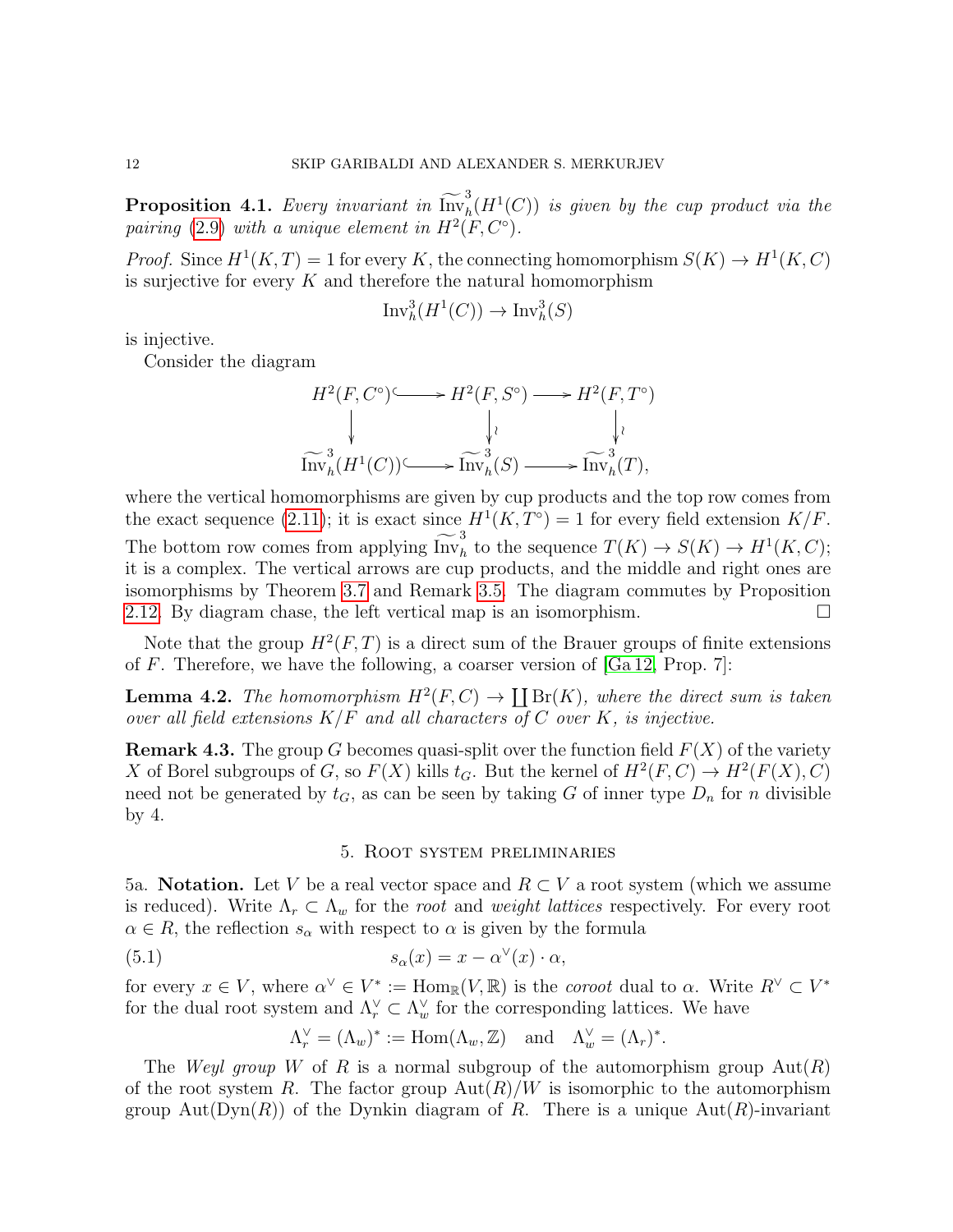scalar product (,) on V normalized so that square-length  $d_{\alpha}$  :=  $(\alpha, \alpha)$  of short roots in every irreducible component of R is equal to 1. The formula  $(5.1)$  yields an equality

$$
\alpha^{\vee}(x) = \frac{2(\alpha, x)}{(\alpha, \alpha)}
$$

for all  $x \in V$  and  $\alpha \in R$ .

We may repeat this construction with the dual root system  $R^{\vee}$ , defining  $(,)^{\vee}$  on  $V^*$  so that the square-length  $d_{\alpha} := (\alpha^{\vee}, \alpha^{\vee})^{\vee}$  is 1 for short coroots  $\alpha^{\vee}$  (equivalently, long roots  $\alpha$ ).

5b. The map  $\varphi$ .

<span id="page-12-0"></span>**Proposition 5.2.** There is a unique R-linear map  $\varphi: V^* \to V$  such that  $\varphi(\alpha^{\vee}) = \alpha$ for all short  $\alpha^{\vee}$ . Furthermore,  $\varphi$  is  $\text{Aut}(R)$ -invariant,  $\varphi(\alpha^{\vee}) = d_{\alpha}\alpha$  for all  $\alpha^{\vee} \in R^{\vee}$ ,  $\varphi(\Lambda_w^{\vee}) \subseteq \Lambda_w$ , and  $\varphi(\Lambda_r^{\vee}) \subseteq \Lambda_r$ . Analogous statements hold for  $\varphi^{\vee}: V \to V^*$ . If R is irreducible, then  $\varphi \varphi^{\vee} \colon V^* \to V^*$  and  $\varphi^{\vee} \varphi \colon V \to V$  are multiplication by  $d_{\alpha}$  for  $\alpha$  a short root.

Proof. Define  $\varphi^{\vee}$  by  $\langle \varphi^{\vee}(x), y \rangle = 2(x, y)$  for  $x, y \in V$  and  $\varphi$  by  $\langle x', \varphi(y') \rangle = 2(x', y')^{\vee}$  for  $x', y' \in V^*$ . We have

$$
\langle \varphi^{\vee}(\alpha), x \rangle = 2(\alpha, x) = (\alpha, \alpha) \cdot \alpha^{\vee}(x) = d_{\alpha^{\vee}} \cdot \alpha^{\vee}(x),
$$

hence  $\varphi^{\vee}(\alpha) = d_{\alpha^{\vee}} \cdot \alpha^{\vee}$ . And similarly for  $\varphi$ . For uniqueness of  $\varphi$  and  $\varphi^{\vee}$ , it suffices to note that the short roots generate  $V^*$ , which is obvious because they generate a subspace that is invariant under the Weyl group.

Let  $x \in \Lambda_w$ . By definition,

$$
\mathbb{Z} \ni \alpha^{\vee}(x) = \frac{2(x, \alpha)}{(\alpha, \alpha)}
$$

for all  $\alpha \in R$ . It follows that  $\langle \varphi^\vee(x), \alpha \rangle = 2(x, \alpha) \in \mathbb{Z}$  since  $(\alpha, \alpha) \in \mathbb{Z}$ . Therefore,  $\varphi(x) \in \Lambda_w^{\vee}$ .

For each root  $\beta \in R$ ,  $\varphi^{\vee}\varphi(\beta^{\vee}) = d_{\beta}d_{\beta^{\vee}}\beta^{\vee}$  and similarly for  $\varphi\varphi^{\vee}$ . As R is irreducible, either all roots have the same length (in which case  $d_{\beta}d_{\beta}$ <sup> $\vee$ </sup> = 1) or there are two lengths and  $\beta$  and  $\beta^{\vee}$  have different lengths (in which case  $d_{\beta}d_{\beta^{\vee}}$  is the square-length of a long root); in either case the product equals  $d_{\alpha}$  as claimed.

**Remark 5.3.** If the root system R is simply laced, then  $\varphi$  gives isomorphisms from  $V^*$ ,  $\Lambda_w^{\vee}$ , and  $\Lambda_r^{\vee}$  to V,  $\Lambda_w$ , and  $\Lambda_r$  respectively that agree with the canonical bijection  $R^{\vee} \to R$ defined by  $\alpha^{\vee} \leftrightarrow \alpha$ .

<span id="page-12-1"></span>**Example 5.4.** For  $\alpha^{\vee}$  a simple coroot, we write  $f_{\alpha}^{\vee}$  for the corresponding fundamental dominant weight of  $R^{\vee}$ . Consider an element  $x' = \sum x_{\beta} \beta^{\vee}$  where  $\beta$  ranges over the simple roots. As  $(f_{\alpha}^{\vee}, \beta^{\vee})^{\vee} = \frac{1}{2}$  $\frac{1}{2}\langle f^{\vee}_{\alpha}, \beta\rangle(\beta^{\vee}, \beta^{\vee})^{\vee}$ , we have  $(f^{\vee}_{\alpha}, x')^{\vee} = x_{\alpha}(f^{\vee}_{\alpha}, \alpha^{\vee})^{\vee} = \frac{1}{2}$  $\frac{1}{2}d_{\alpha}x_{\alpha}$ . That is,  $\langle \varphi(f_\alpha^{\vee}), x' \rangle = d_\alpha x_\alpha = \langle d_\alpha f_\alpha, x' \rangle$  for all x', and we conclude that  $\varphi(f_\alpha^{\vee}) = d_\alpha f_\alpha$ .

**Remark 5.5.** Let  $q \in \mathcal{S}^2(\Lambda_w)^W$  be the only quadratic form on  $\Lambda_r^{\vee}$  that is equal to 1 on every short coroot in every component of  $R^{\vee}$ . It is shown in [\[Me 16,](#page-25-2) Lemma 2.1] that the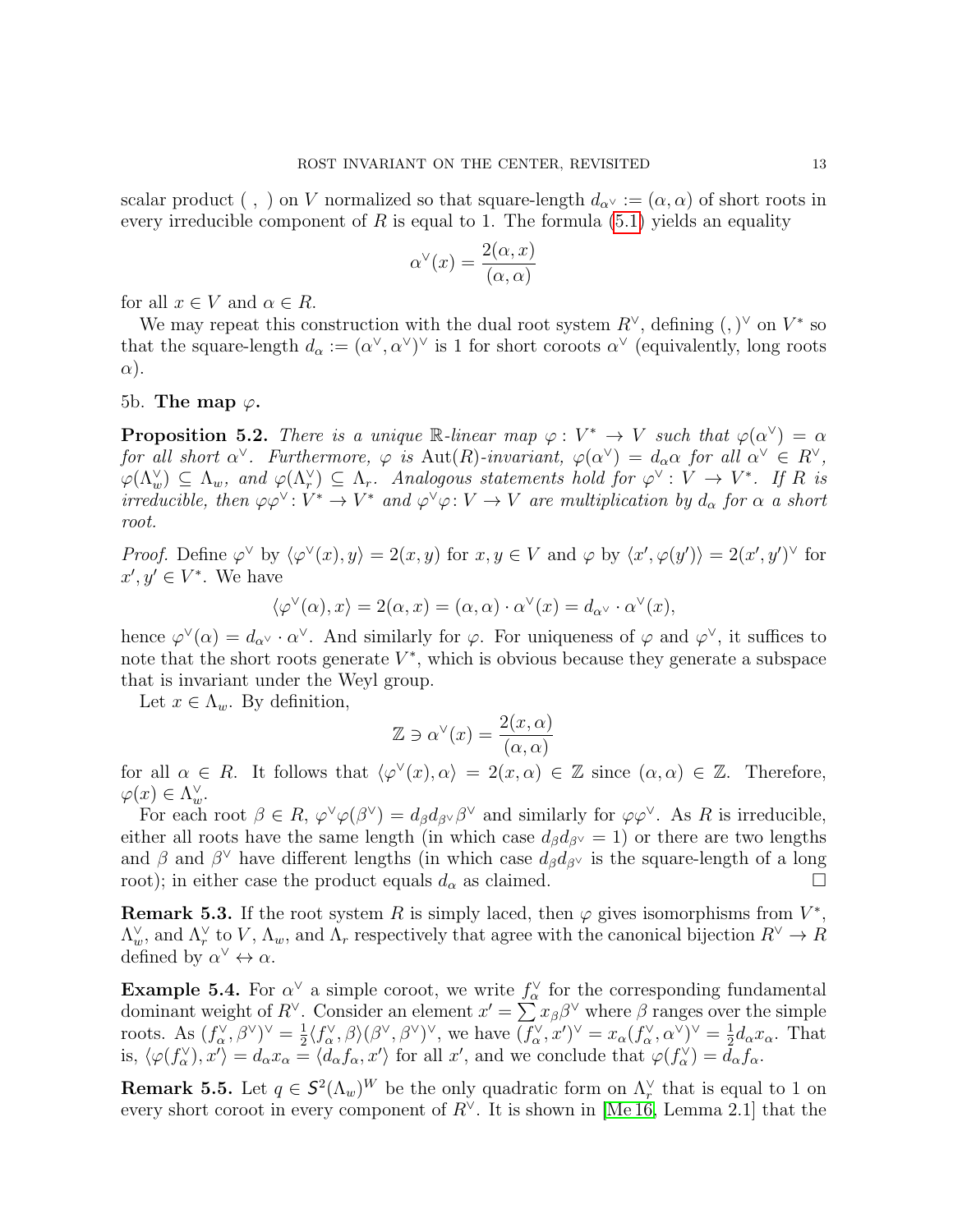polar form p of q in  $\Lambda_w \otimes \Lambda_w$  in fact belongs to  $\Lambda_r \otimes \Lambda_w$ . Then the restriction of  $\varphi$  on  $\Lambda_w^{\vee}$ coincides with the composition

$$
\Lambda_w^{\vee} \xrightarrow{\mathrm{id} \otimes p} \Lambda_w^{\vee} \otimes (\Lambda_r \otimes \Lambda_w) = (\Lambda_w^{\vee} \otimes \Lambda_r) \otimes \Lambda_w \to \Lambda_w.
$$

<span id="page-13-0"></span>5c. The map ρ. Write  $\Delta := \Lambda_w/\Lambda_r$  and  $\Delta^{\vee} := \Lambda_w/\Lambda_r^{\vee}$ . Note that  $\Delta$  and  $\Delta^{\vee}$  are dual to each other with respect to the pairing

$$
\Delta \otimes \Delta^{\vee} \to \mathbb{Q}/\mathbb{Z}.
$$

The group W acts trivially on  $\Delta$  and  $\Delta^{\vee}$ , hence  $\Delta$  and  $\Delta^{\vee}$  are Aut(Dyn(R))-modules. The homomorphism  $\varphi$  yields an Aut(R)-equivariant homomorphism

$$
\rho : \Delta^{\vee} \to \Delta.
$$

The map  $\rho$  is an isomorphism if R is simply laced (because  $\varphi$  is an isomorphism) or if  $\Lambda_w = \Lambda_r$ . Similarly,  $\rho = 0$  iff  $\varphi(\Lambda_w^{\vee}) \subseteq \Lambda_r$ , iff  $p \in \Lambda_r \otimes \Lambda_r$ .

<span id="page-13-2"></span>**Example 5.6.** Suppose R has type  $C_n$  for some  $n \geq 3$ . Consulting the tables in [\[B\]](#page-24-6),  $f_n^{\vee}$ , the fundamental weight of  $R^{\vee}$  dual to the unique long simple root  $\alpha_n$ , is the only fundamental weight of  $R^{\vee}$  not in the root lattice. As  $\alpha_n$  is long,  $d_{\alpha_n} = 1$ , so  $\varphi(f_n^{\vee}) = f_n$ , which belongs to  $\Lambda_r$  iff n is even. That is,  $\rho = 0$  iff n is even; for n odd,  $\rho$  is an isomorphism.

<span id="page-13-1"></span>**Example 5.7.** Suppose R has type  $B_n$  for some  $n \geq 2$ . For the unique short simple root  $\alpha_n, d_{\alpha_n} = 2$ , and  $\varphi(f_n^{\vee}) = 2f_n$  is in  $\Lambda_r$ . For  $1 \leq i < n$ ,  $\varphi(f_i^{\vee}) = f_i \in \Lambda_r$ . We find that  $\rho = 0$  regardless of *n*.

Thus we have determined ker  $\rho$  for every irreducible root system.

**Example 5.8.** Suppose R is irreducible and  $char(F) = d_{\alpha}$  for some short root  $\alpha$ . Then for  $G, G^{\vee}$  simple simply connected with root system  $R, R^{\vee}$  respectively, there is a "very special" isogeny  $\pi: G \to G^{\vee}$ . The restriction of  $\pi$  to a maximal torus in G induces a  $\mathbb{Z}$ -linear map on the cocharacter lattices  $\pi_* : \Lambda_r^{\vee} \to \Lambda_r$ , which, by [\[CGP,](#page-24-7) Prop. 7.1.5] or [\[S,](#page-25-8) 10.1], equals  $\varphi$ .

In case  $R = B_n$ ,  $\pi$  is the composition of the natural map  $G = \text{Spin}_{2n+1} \rightarrow \text{SO}_{2n+1}$ with the natural (characteristic 2 only) map  $SO_{2n+1} \to Sp_{2n}$ . As  $\pi$  vanishes on the center of G, it follows that  $\rho = 0$  as in Example [5.7.](#page-13-1) Similarly, in case  $R = C_n$ , one can recover Example [5.6](#page-13-2) by noting that the composition  $\pi$ :  $G = \text{Sp}_{2n} \to \text{Spin}_{2n+1}$  with the spin representation  $Spin_{2n+1} \hookrightarrow GL_{2n}$  is the irreducible representation of G with highest weight  $f_n$  by [\[S,](#page-25-8) §11].

<span id="page-13-3"></span>Example 5.9. For  $R = A_{n-1}$ , define  $\tau : \Delta \stackrel{\sim}{\to} \mathbb{Z}/n\mathbb{Z}$  via  $\tau(f_1) = 1/n \in \mathbb{Q}/\mathbb{Z}$ . As  $\langle f_1, f_1^{\vee} \rangle = (n-1)/n \in \mathbb{Q}$ , defining  $\tau^{\vee} \colon \Delta^{\vee} \stackrel{\sim}{\to} \mathbb{Z}/n\mathbb{Z}$  via  $\tau^{\vee}(f_1^{\vee}) = -1/n \in \mathbb{Q}/\mathbb{Z}$  gives a commutative diagram

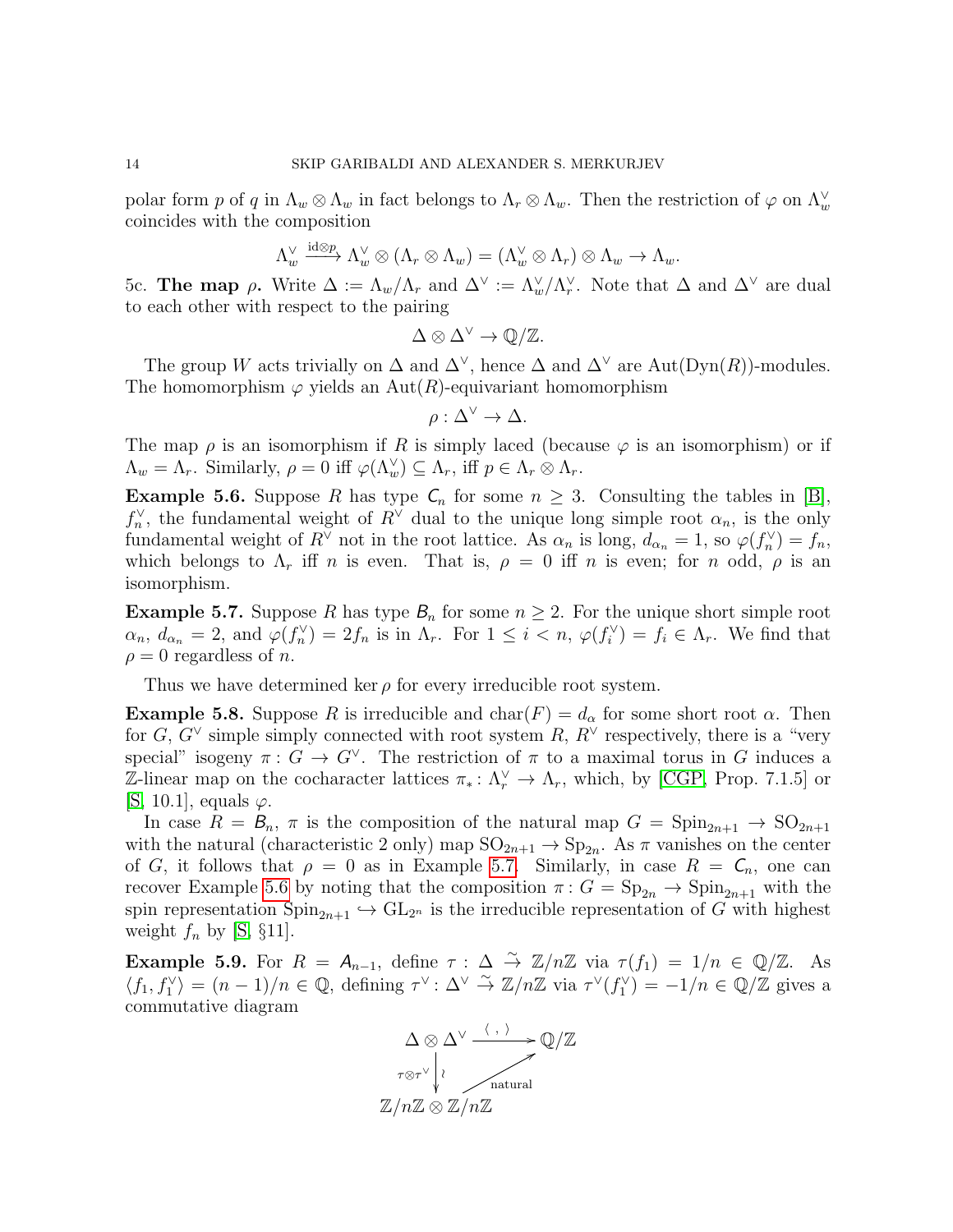i.e.,  $\tau^{\vee}$  is the isomorphism induced by  $\tau$  and the natural pairings. Furthermore, although  $\rho$  is induced by the canonical isomorphism  $R^{\vee} \simeq R$ , the previous discussion shows that the diagram

(5.10) 
$$
\Delta^{\vee} \xrightarrow[\tau \vee \tau]{} \Delta
$$

$$
\pi^{\vee} \Big| \iota \qquad \tau \Big| \iota
$$

$$
\mathbb{Z}/n\mathbb{Z} \xrightarrow{-1} \mathbb{Z}/n\mathbb{Z}
$$

commutes, where the bottom arrow is multiplication by  $-1$ .

(The action of Aut(R) on  $\Delta$  interchanges  $f_1$  and  $f_{n-1}$ . Defining instead  $\tau(-f_1)$  =  $\tau(f_{n-1}) = 1/n$ , also gives the same commutative diagram [\(5.10\)](#page-14-0). That is, the commutativity of  $(5.10)$  is invariant under  $Aut(R)$ .)

# <span id="page-14-0"></span>6. Statement of the main result

6a. The map  $\rho$ . Let G be a simply connected semisimple group with root system R. Let C be the center of G. Then  $C^* = \Lambda_w/\Lambda_r = \Delta$  and  $C_* = \Lambda_w/\Lambda_r^{\vee} = \Delta^{\vee}$ , and we get from §[5c](#page-13-0) a homomorphism

$$
\rho = \rho_G : C_* \to C^*
$$

of Galois modules. Therefore, we have a group homomorphism

$$
\hat{\rho} = \hat{\rho}_G : C \to C^\circ.
$$

Note that  $\hat{\rho}$  is an isomorphism if R is simply laced.

6b. The Tits class. Let G be a simply connected group over  $F$  with center  $C$ . Write  $t_G$  for the Tits class  $t_G \in H^2(F, C)$ . By definition,  $t_G = -\partial(\xi_G)$ , where

$$
\partial: H^1(F, G/C) \to H^2(F, C)
$$

is the connecting map for the exact sequence  $1 \to C \to G \to G/C \to 1$  and  $\xi_G \in$  $H^1(F, G/C)$  is the unique class such that the twisted group  $\zeta^G$  is quasi-split.

<span id="page-14-2"></span>6c. Rost invariant for an absolutely simple group. Let  $G$  be a simply connected group over F. Recall (see  $[GaMS]$ ) that, for G absolutely simple, Rost defined an invariant  $r_G \in \text{Inv}^3(H^1(G))$  called the *Rost invariant*, i.e., a map

$$
r_G: H^1(F, G) \to H^3(F, \mathbb{Q}/\mathbb{Z}(2))
$$

that is functorial in F.

<span id="page-14-1"></span>**Lemma 6.1.** If G is an absolutely simple and simply connected algebraic group, then  $o(r_G) \cdot t_G = 0.$ 

*Proof.* The order  $o(r_G)$  of  $r_G$  is calculated in [\[GaMS\]](#page-24-0), and in each case it is a multiple of the order of  $t_G$ .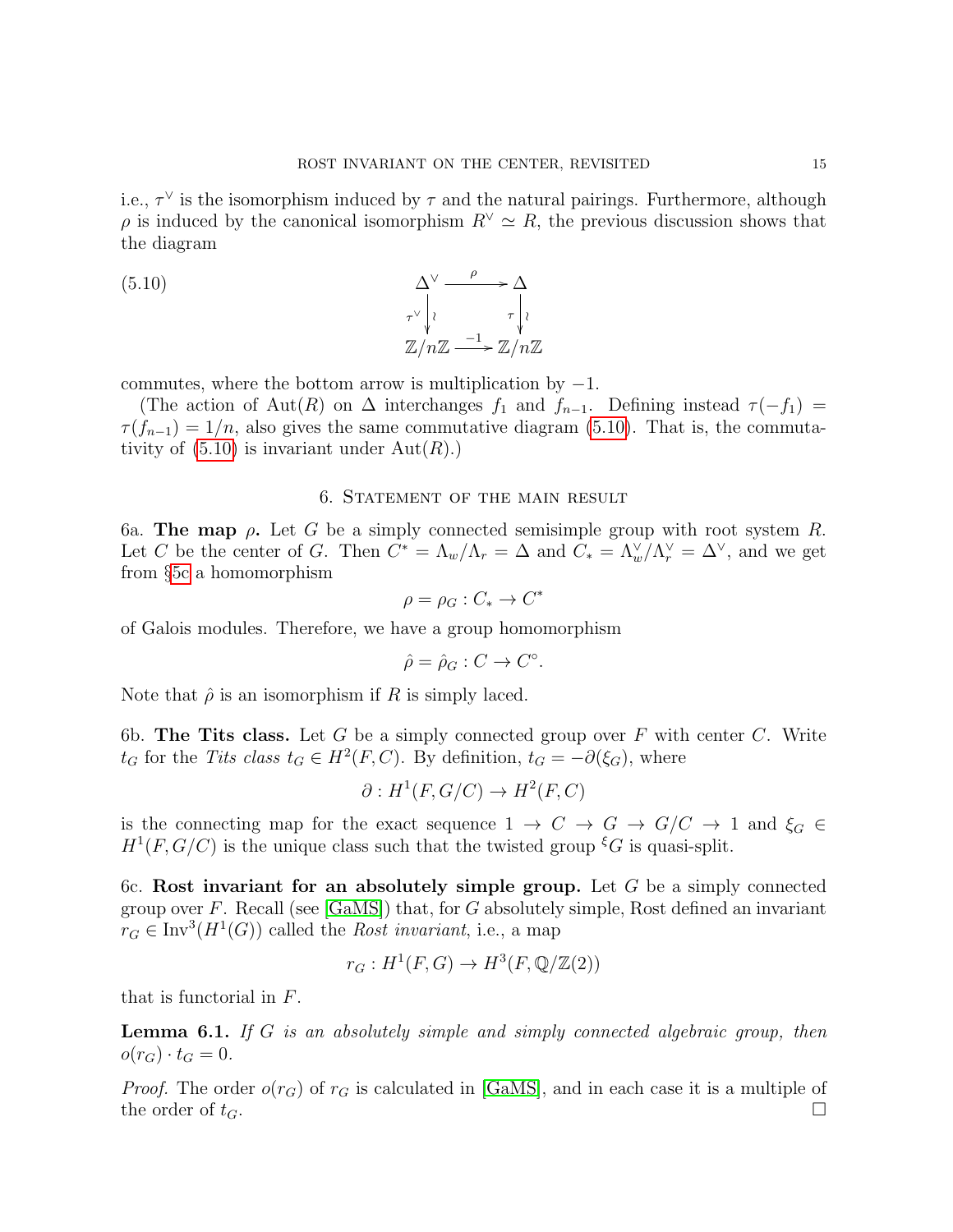As mentioned in [\[Gi,](#page-24-8) §2.3], there are several definitions of the Rost invariant that may differ by a sign. In [\[GiQ\]](#page-24-2), Gille and Quéguiner proved that for the definition of the Rost invariant  $r_G$  they choose, in the case  $G = SL_1(A)$  for a central simple algebra A of degree n over F, the value of  $r_G$  on the image of the class  $aF^{\times n} \in F^{\times}/F^{\times n} = H^1(F, \mu_n)$  in  $H^1(F, G)$ is equal to  $(a) \cup [A]$  if n is not divisible by char(F) and to  $-(a) \cup [A]$  if n is a power of  $p = \text{char}(F) > 0$ . Therefore, we normalize the Rost invariant by multiplying the p-primary component of the Rost invariant (of all groups) by  $-1$  in the case  $p = \text{char}(F) > 0$ .

6d. The main theorem. For G semisimple and simply connected over  $F$ , there is an isomorphism

(6.2) 
$$
\psi: G \overset{\sim}{\to} \prod_{i=1}^{n} R_{F_i/F}(G_i),
$$

where the  $F_i$  are finite separable extensions of F and  $G_i$  is an absolutely simple and simply connected  $F_i$ -group. The product of the corestrictions of the  $r_{G_i}$  (in the sense of [\[GaMS,](#page-24-0) p. 34]) is then an invariant of  $H^1(G)$ , which we also denote by  $r_G$  and call the Rost invariant of G. The map  $\psi$  identifies the center C of G with  $\prod_i R_{F_i/F}(C_i)$  for  $C_i$  the center of  $G_i$ , and the Tits class  $t_G \in H^2(F, C)$  with  $\sum t_{G_i} \in \sum H^2(F_i, C_i)$ .

The composition  $r_G \circ i^*$  is a group homomorphism by [\[MePT,](#page-25-0) Corollary 1.8] or [\[Ga 01,](#page-24-9) Lemma 7.1]. That is, the composition  $r_G \circ i^*$  in Theorem [1.2](#page-1-0) taken over all field extensions of F can be viewed not only as an invariant of  $H^1(C)$ , but as an element of  $\text{Inv}_{h}^3(H^1(C)$ as in Definition [3.1.](#page-6-0) Over a separable closure of  $F$ , the inclusion of  $C$  into  $G$  factors through a maximal split torus and hence this invariant is trivial by Hilbert Theorem 90. By Proposition [4.1](#page-11-1) the composition is given by the cup product with a unique element in  $H^2(F, C^{\circ})$ . We will prove Theorem [1.2,](#page-1-0) which says that this element is equal to  $-t_G^{\circ}$ .

6e. Alternative formulation. Alternatively, we could formulate the main theorem as follows. The group of invariants  $Inv^3(H^1(G))$  is a sum of n cyclic groups with generators (the corestrictions of) the  $r_{G_i}$ 's, and in view of Lemma [6.1](#page-14-1) we may define a homomorphism

(6.3) 
$$
\operatorname{Inv}^3(H^1(G)) \to H^2(F, C) \quad \text{via } \sum n_i r_{G_i} \mapsto \sum -n_i t_{G_i}.
$$

<span id="page-15-0"></span>**Theorem 6.4.** For every invariant  $s: H^1(*, G) \to H^3(*, \mathbb{Q}/\mathbb{Z}(2))$ , the composition

$$
H^1(*,C) \to H^1(*,G) \to H^3(*, \mathbb{Q}/\mathbb{Z}(2))
$$

equals the cup product with the image of s under the composition

$$
\text{Inv}^3(H^1(G)) \to H^2(F, C) \to H^2(F, C^{\circ}).
$$

This will follow immediately from the main theorem, which we will prove over the course of the next few sections.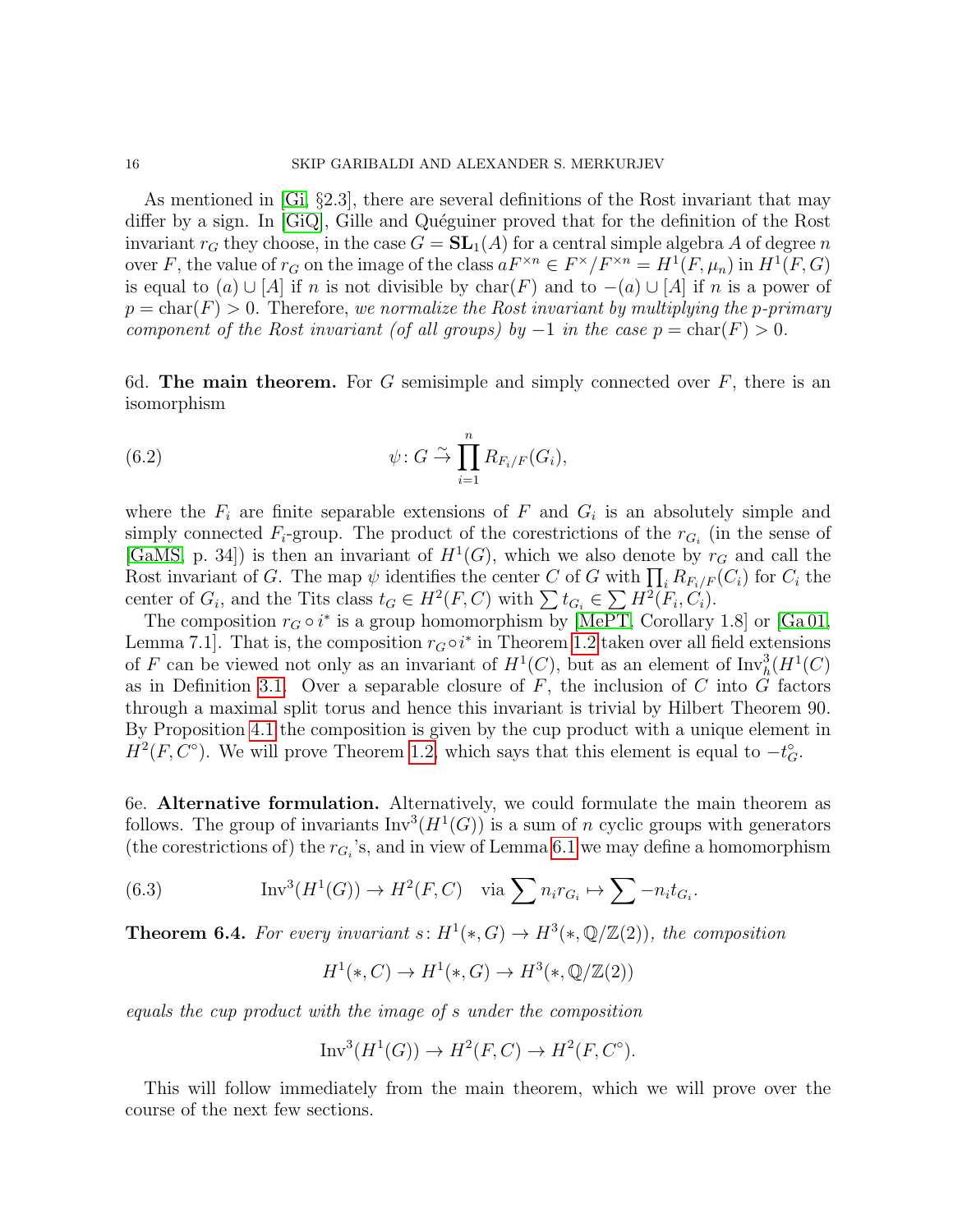#### 7. Rost invariant of transfers

The following statement is straightforward.

<span id="page-16-0"></span>**Lemma 7.1.** Let A be an étale  $F$ -algebra and  $G$  a simply connected semisimple group scheme over A, C the center of G. Then  $C' := R_{A/F}(C)$  is the center of  $G' := R_{A/F}(G)$ and  $C^{\prime\circ} \simeq R_{A/F}(C^{\circ}),$  and the diagram

$$
H^{i}(A, C) \xrightarrow{\hat{\rho}_{G}^{*}} H^{i}(A, C^{\circ})
$$

$$
\downarrow \qquad \qquad \downarrow \qquad \qquad \downarrow
$$

$$
H^{i}(F, C') \xrightarrow{\hat{\rho}_{G'}^{*}} H^{i}(F, C'^{\circ})
$$

commutes.

<span id="page-16-1"></span>**Lemma 7.2.** Set  $C' := R_{A/F}(C)$  and  $G' := R_{A/F}(G)$ . Then the image of  $t_G$  under the isomorphism  $H^2(A, C) \overset{\sim}{\rightarrow} H^2(F, C')$  is equal to  $t_{G'}$ .

*Proof.* The corestriction of a quasi-split group is quasi-split.  $\Box$ 

<span id="page-16-2"></span>**Lemma 7.3.** Let G be a simply connected semisimple algebraic group scheme over an *étale F-algebra A. If Theorem [1.2](#page-1-0) holds for G, then it also holds for*  $R_{A/F}(G)$ .

*Proof.* Let C be the center of G and  $G' := R_{A/F}(G)$ . The group  $C' := R_{A/F}(C)$  is the center of G'. Let  $x \in H^1(A, C)$  and let  $x' \in H^1(F, C')$  be the image of x under the isomorphism  $\nu: H^1(A, C) \overset{\sim}{\to} H^1(F, C')$ . We have

$$
r_{G'}(i'^*(x')) = r_{G'}(\nu(i^*(x)))
$$
  
=  $N_{A/F}(r_G(i^*(x))$  by [GAMS, Proposition 9.8]  
=  $N_{A/F}(-t_G^c \cup x)$  by Theorem 1.2 for x  
=  $-t_{G'}^c \cup x'$  by Lemmas 2.14, 7.1 and 7.2.

If Theorem [1.2](#page-1-0) holds for semisimple groups  $G_1$  and  $G_2$ , then it also holds for the group  $G_1 \times G_2$ . Combining this with Lemma [7.3,](#page-16-2) reduces the proof of Theorem [1.2](#page-1-0) to the case where  $G$  is absolutely almost simple.

## 8. Rost invariant for groups of type A

<span id="page-16-3"></span>In this section, we will prove Theorem [1.2](#page-1-0) for G absolutely simple of type  $A_{n-1}$  for each  $n \geq 2$ .

8a. Inner type. Suppose G has inner type. Then there is an isomorphism  $\psi : SL_1(A) \overset{\sim}{\to}$ G, where A is a central simple algebra of degree n over F. The map  $\psi$  restricts to an isomorphism  $\mu_n \stackrel{\sim}{\to} C$ , identifying  $C^*$  with  $\mathbb{Z}/n\mathbb{Z}$ , and induces  $\psi^{\circ} \colon C^{\circ} \stackrel{\sim}{\to} \mu_n$ . We find a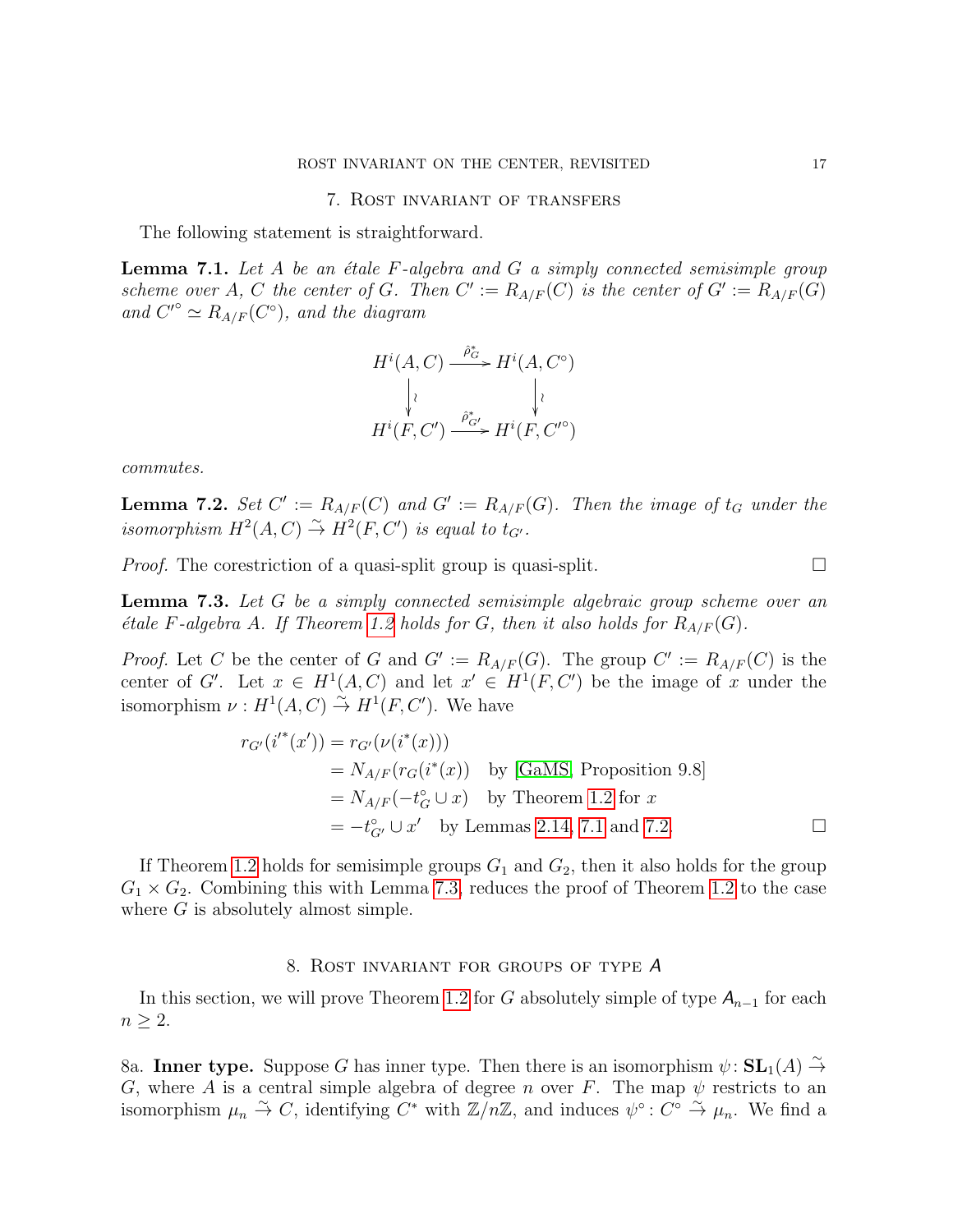commutative diagram

<span id="page-17-0"></span>(8.1)  
\n
$$
H^2(F, C^{\circ}) \otimes H^1(F, C) \longrightarrow H^3(F, \mathbb{Q}/\mathbb{Z}(2))
$$
\n
$$
\psi^{\circ} \otimes \psi^{-1} \downarrow \qquad \qquad \parallel
$$
\n
$$
H^2(F, \mu_n) \otimes H^1(F, \mu_n) \longrightarrow H^3(F, \mathbb{Q}/\mathbb{Z}(2))
$$

where the top and bottom arrows are the cup product from  $(2.9)$ .

The connecting homomorphism arising from the Kummer sequence  $1 \to \mu_n \to \mathbb{G}_m \to$  $\mathbb{G}_m \to 1$  gives an isomorphism  $H^1(K,\mu_n) \simeq K^\times/K^{\times n}$  for every extension  $K/F$ . For each field extension  $K/F$ , the isomorphism  $\psi$  identifies the map  $H^1(K, C) \to H^1(K, G)$  with the obvious map  $K^{\times}/K^{\times n} = H^1(K, \mu_n) \to H^1(K, SL_1(A)) = K^{\times}/Nrd(A_K^{\times})$ . Further,  $\psi^{-1}(t_G) \in H^2(K, \mu_n)$  is the Brauer class [A] of A as in [\[KMRT,](#page-25-9) pp. 378, 426]. By Example [5.9,](#page-13-3) the composition  $H^1(F,\mu_n) \stackrel{\psi}{\to} H^1(F,C) \stackrel{\hat{\rho}^*}{\to} H^1(F,C^{\circ}) \stackrel{\psi^{\circ}}{\to} H^1(F,\mu_n)$  is multiplication by  $-1$  and in particular  $[A] \mapsto t_G \mapsto t_G^{\circ} \mapsto -[A]$ . That is, Theorem [1.2](#page-1-0) claims that the diagram

<span id="page-17-1"></span>(8.2) 
$$
H^{1}(K, \mu_{n}) \xrightarrow{\psi^{-1}} H^{1}(K, C) \longrightarrow H^{1}(K, G)
$$

$$
H^{2}(K, \mu_{n}) \otimes H^{1}(K, \mu_{n}) \longrightarrow H^{3}(K, \mathbb{Q}/\mathbb{Z}(2))
$$

commutes, where the bottom arrow is the same as in [\(8.1\)](#page-17-0).

Let p be a prime integer and write m for the largest power of p dividing n. Both maps  $H^1(K,\mu_n) \to H^3(K,\mathbb{Q}/\mathbb{Z}(2))$  in [\(8.2\)](#page-17-1) are group homomorphisms, so it suffices to verify Theorem [1.2](#page-1-0) on each p-primary component  $r_G(x)_p$  of the Rost invariant with values in  $\mathbb{Q}_p/\mathbb{Z}_p(2)$ . In the case where p does not divide char(F), the commutativity of [\(8.2\)](#page-17-1) is part of [\[GiQ,](#page-24-2) Theorem 1.1]. (Note that the definition of cup product used in [\[GiQ\]](#page-24-2), the one from [\[GiS,](#page-24-3) §3.4], is the same as [\(8.1\)](#page-17-0), cf. [\[FK,](#page-24-4) pp. 302, 303].)

Now let  $p = \text{char}(F) > 0$ . Consider the sheaf  $\nu_m(j)$  in the étale topology over F defined by  $\nu_m(j)(L) = K_i(L)/p^m K_i(L)$ . The natural morphisms  $\mathbb{Z}(j) \to \nu_m(j)[-j]$  for  $j \leq 2$  are consistent with the products, hence we have a commutative diagram

$$
(\mathbb{Z}/m\mathbb{Z})(1) \stackrel{L}{\otimes} (\mathbb{Z}/m\mathbb{Z})(1) \longrightarrow (\mathbb{Z}/m\mathbb{Z})(2)
$$

$$
\downarrow \qquad \qquad \downarrow \qquad \qquad \downarrow \qquad \qquad \downarrow
$$

$$
\nu_m(1)[-1] \otimes \nu_m(1)[-1] \longrightarrow \nu_m(2)[-2].
$$

Therefore, we have a commutative diagram

$$
H^2(F, \mu_m) \otimes H^1(F, \mu_m) \longrightarrow H^3(F, \mathbb{Z}/p^m\mathbb{Z}(2))
$$
  
\n
$$
\downarrow \qquad \qquad \downarrow \qquad \qquad \downarrow
$$
  
\n
$$
H^1(F, \nu_m(1)) \otimes H^0(F, \nu_m(1)) \longrightarrow H^1(F, \nu_m(2))
$$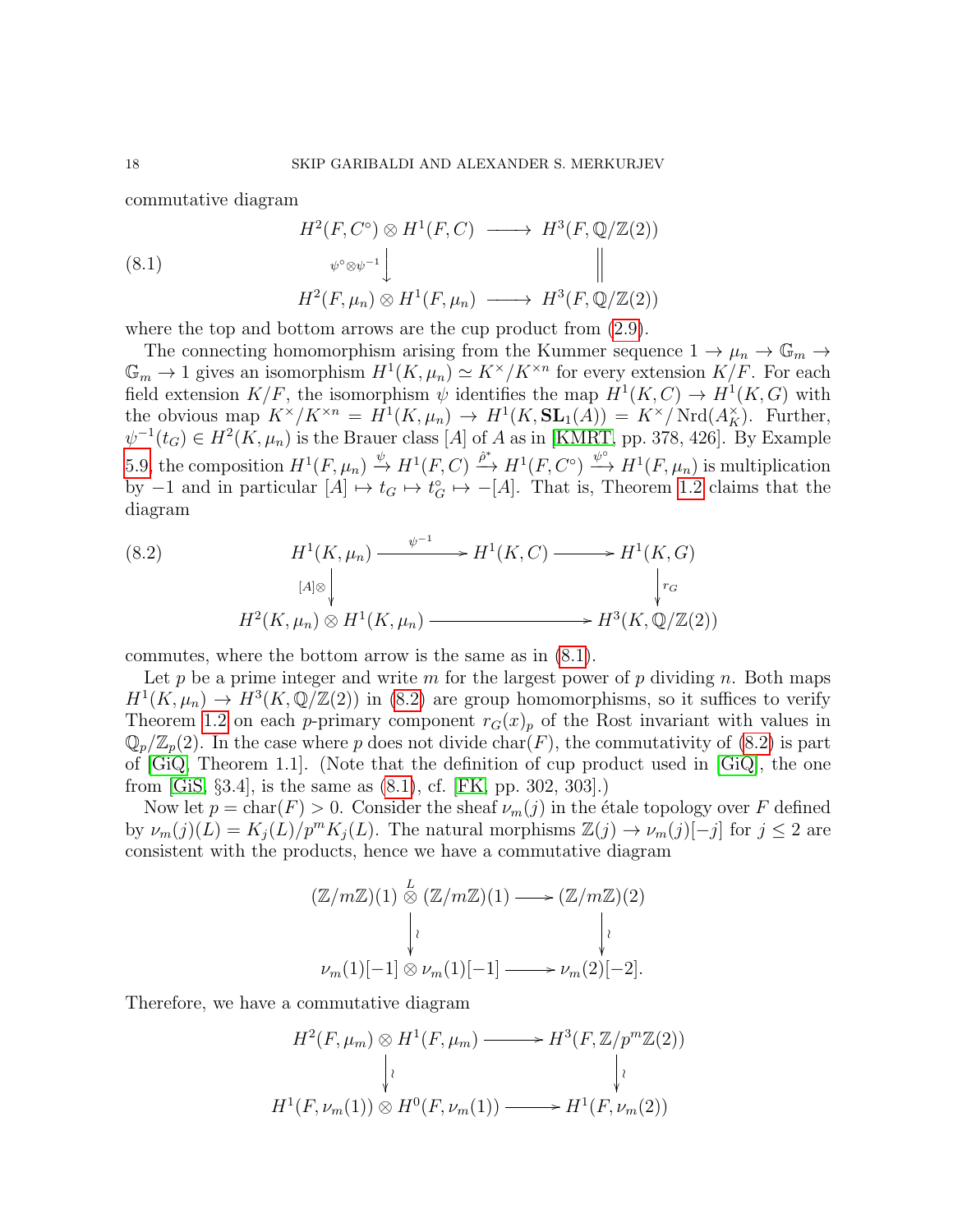(see Remark [2.13](#page-5-2) after Proposition [2.12\)](#page-4-0). The bottom arrow is given by the cup product map

$$
{}_m\mathrm{Br}(F) \otimes (F^\times/F^{\times m}) \to H^3(F, \mathbb{Q}/\mathbb{Z}(2))
$$

(see  $[GQ, 4D]$ ). It is shown in  $[GQ, Theorem 1.1]$  that the *p*-component of the Rost invariant of G is given by the formula

$$
r_G(x)_p = [A]_p \cup (x) \in H^3(K, \mathbb{Q}_p/\mathbb{Z}_p(2))
$$

for every  $x \in K^{\times}$ . (The formula in [\[GiQ\]](#page-24-2) contains an additional minus sign, but it does not appear here due to the adjustment in the definition of  $r<sub>G</sub>$  in §[6c.](#page-14-2)) This completes the proof of Theorem [1.2](#page-1-0) for groups of inner type A.

8b. Outer type. Now suppose that G has outer type  $A_{n-1}$ . There is an isomorphism  $\psi : G \stackrel{\sim}{\to} \text{SU}(B,\tau)$ , where B is a central simple algebra of degree n over a separable quadratic field extension  $K/F$  with an involution  $\tau$  of the second kind ( $\tau$  restricts to a nontrivial automorphism of  $K/F$ ). The map  $\psi$  identifies C with  $\mu_{n,[K]}$ , and  $C = C^{\circ}$ .

Suppose first that *n* is odd. Since  $G_K \simeq SL_1(B)$ , the theorem holds over K. As K has degree 2 over F and C has odd exponent, the natural map  $H^1(F, C) \to H^1(K, C)$  is injective, hence the theorem holds over  $F$  by the following general lemma.

<span id="page-18-0"></span>**Lemma 8.3.** Let  $L_1, L_2, \ldots, L_s$  be field extensions of F such that the natural homomorphism  $H^2(F, C) \to \prod_i H^2(L_i, C)$  is injective. If Theorem [1.2](#page-1-0) holds for G over all fields  $L_i$ , then it also holds over F.

*Proof.* The left vertical map in Theorem [1.2](#page-1-0) is multiplication by some element  $h \in$  $H^2(F, C^{\circ})$ . We need to show that  $h = -t_G^{\circ}$ . This equality holds over all fields  $L_i$ , hence it holds over F by the injectivity assumption.  $\Box$ 

So we may assume that *n* is even. Then  $H^1(F, C)$  is isomorphic to a factor group of the group of pairs  $(a, z) \in F^{\times} \times K^{\times}$  such that  $N_{K/F}(z) = a^{n}$  and  $H^{2}(F, C)$  is isomorphic to a subgroup of  $Br(F) \oplus Br(K)$  of all pairs  $(v, u)$  such that  $v_K = mu$  and  $N_{K/F}(u) = 0$ , see [\[MePT,](#page-25-0) pp. 795, 796].

Suppose that B is split; we follow the argument in [\[KMRT,](#page-25-9) 31.44]. Then  $SU(B, \tau)$  =  $SU(h)$ , where h is a hermitian form of trivial discriminant on a vector K-space of dimension *n* for the quadratic extension  $K/F$ . Let  $q(v) := h(v, v)$  be the associated quadratic form on V viewed as a 2n-dimensional F-space. The quadratic form q is nondegenerate, and we can view  $SU(h)$  as a subgroup of  $H := Spin(V, q)$ . The Dynkin index of G in H is 1, hence the the composition  $H^1(K, G) \to H^1(K, H) \xrightarrow{r_H} H^3(K)$  equals the Rost invariant of G. Then  $r_H$  is given by the Arason invariant, which has order 2. A computation shows that the image of the pair  $(a, z)$  representing an element  $x \in H^1(F, C)$  under the composition

$$
H^1(F, C) \to H^1(F, G) \xrightarrow{r_G} H^3(F)
$$

coincides with  $[D] \cup x$ , where D is the class of the discriminant algebra of h. On the other hand, [D]  $\cup x$  coincides with the cup product of x with the Tits class  $t_G = -t_G^{\circ}$ represented by the pair  $([D], 0)$  in  $H^2(F, C^{\circ})$ , proving Theorem [1.2](#page-1-0) in this case.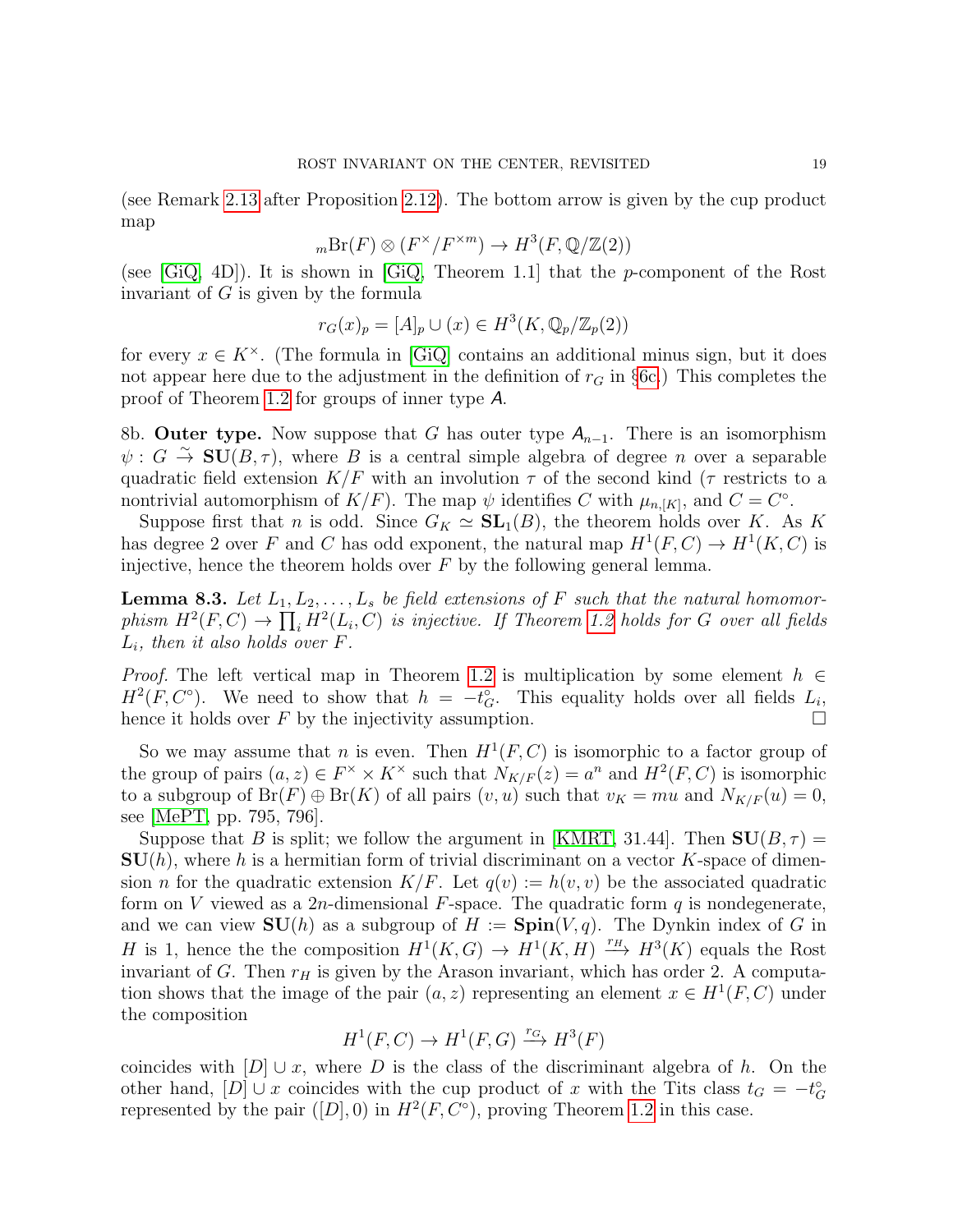Now drop the assumption that  $B$  is split. As for the  $n$  odd case, the theorem holds over K. Note that there is an injective map  $H^2(F, C) \to Br(F) \oplus Br(K)$ . Let  $X =$  $R_{K/F}(SB(B))$ . By [\[MeT,](#page-25-10) 2.4.6], the map  $Br(F) \rightarrow Br(F(X))$  is injective, hence the natural homomorphism

$$
H^2(F, C) \to H^2(F, C_{F(X)}) \oplus H^2(F, C_K)
$$

is injective. The theorem holds over  $K$  and by the preceding paragraph the theorem holds over  $F(X)$ . Therefore, by Lemma [8.3,](#page-18-0) the theorem holds over F.

#### 9. Conclusion of the proof of Theorem [1.2](#page-1-0)

<span id="page-19-1"></span>Choose a system of simple roots  $\Pi$  of G. Write  $\Pi_r$  for the subset of  $\Pi$  consisting of all simple roots whose fundamental weight belongs to  $\Lambda_r$  and let  $\Pi' := \Pi \setminus \Pi_r$ . Inspection of the Dynkin diagram shows that all connected component of  $\Pi'$  have type A.

Every element of  $\Pi_r$  is fixed by every automorphism of the Dynkin diagram, hence is fixed by the  $\ast$ -action of the absolute Galois group of F on  $\Pi$ . It follows that the variety X of parabolic subgroups of  $G_{\text{sep}}$  of type  $\Pi'$  is defined over F. By [\[MeT\]](#page-25-10), the kernel of the restriction map  $Br(K) \to Br(K(X))$  for every field extension  $K/F$  is generated by the Tits algebras associated with the classes in  $C^*$  of the fundamental weights  $f_\alpha$ corresponding to the simple roots  $\alpha \in \Pi_r$ . But  $f_\alpha \in \Lambda_r$ , so these Tits algebras are split [T71], hence the restriction map  $Br(K) \to Br(K(X))$  is injective and, by Lemma [4.2,](#page-11-2) the natural homomorphism  $H^2(F, C) \to H^2(F(X), C)$  is injective. In view of Lemma [8.3,](#page-18-0) it suffices to prove Theorem [1.2](#page-1-0) over the field  $F(X)$ , i.e., we may assume that G has a parabolic subgroup of type  $\Pi'$ . The Levi subgroup  $G'$  of that parabolic is simply connected with Dynkin diagram  $\Pi'$ , and its center C' contains C [\[GaQ,](#page-24-1) Prop. 5.5]. Write j for the embedding homomorphism  $C \to C'$  and j° for the dual  $C' \to C$ °.

Let  $G' = \prod_i G'_i$  with  $G_i$  simply connected simple groups,  $C = \prod_i C_i$ , where  $C_i$  is the center of  $G_i$ ,  $\Pi'_i \subset \Pi$  the system of simple roots of  $G_i$ . Write  $j_i^{\circ}$  for the composition  $C_i^{\prime \circ} \to C^{\prime \circ} \to C^{\circ}.$ 

<span id="page-19-0"></span>**Lemma 9.1.** The map  $j_i^*: H^2(F, C) \to H^2(F, C_i')$  takes the Tits class  $t_G$  to  $t_{G_i'}$ .

*Proof #1*. It suffices to check that  $j^*(t_G) = t_{G'}$ , for the projection  $H^2(F, C') \to H^2(F, C'_i)$ sends  $t_{G'} \mapsto t_{G'_i}$ .

There is a rank  $|\Pi_r|$  split torus S in G whose centralizer is  $S \cdot G'$ . Arguing as in Tits's Witt-type Theorem [\[T 66,](#page-25-12) 2.7.1, 2.7.2(d)], one sees that the quasi-split inner form of G is obtained by twisting G by a 1-cocycle  $\gamma$  with values in  $C_G(S)/C$ , equivalently, in  $G'/C$ . Clearly, twisting G' by  $\gamma$  gives the quasi-split inner form of G'. The Tits class  $t_G$  is defined to be  $-\partial_G(\gamma)$  where  $\partial_G$  is the connecting homomorphism  $H^1(F, G/C) \to H^2(F, C)$ induced by the exact sequence  $1 \to C \to G \to G/C \to 1$  and similarly for G' and C'.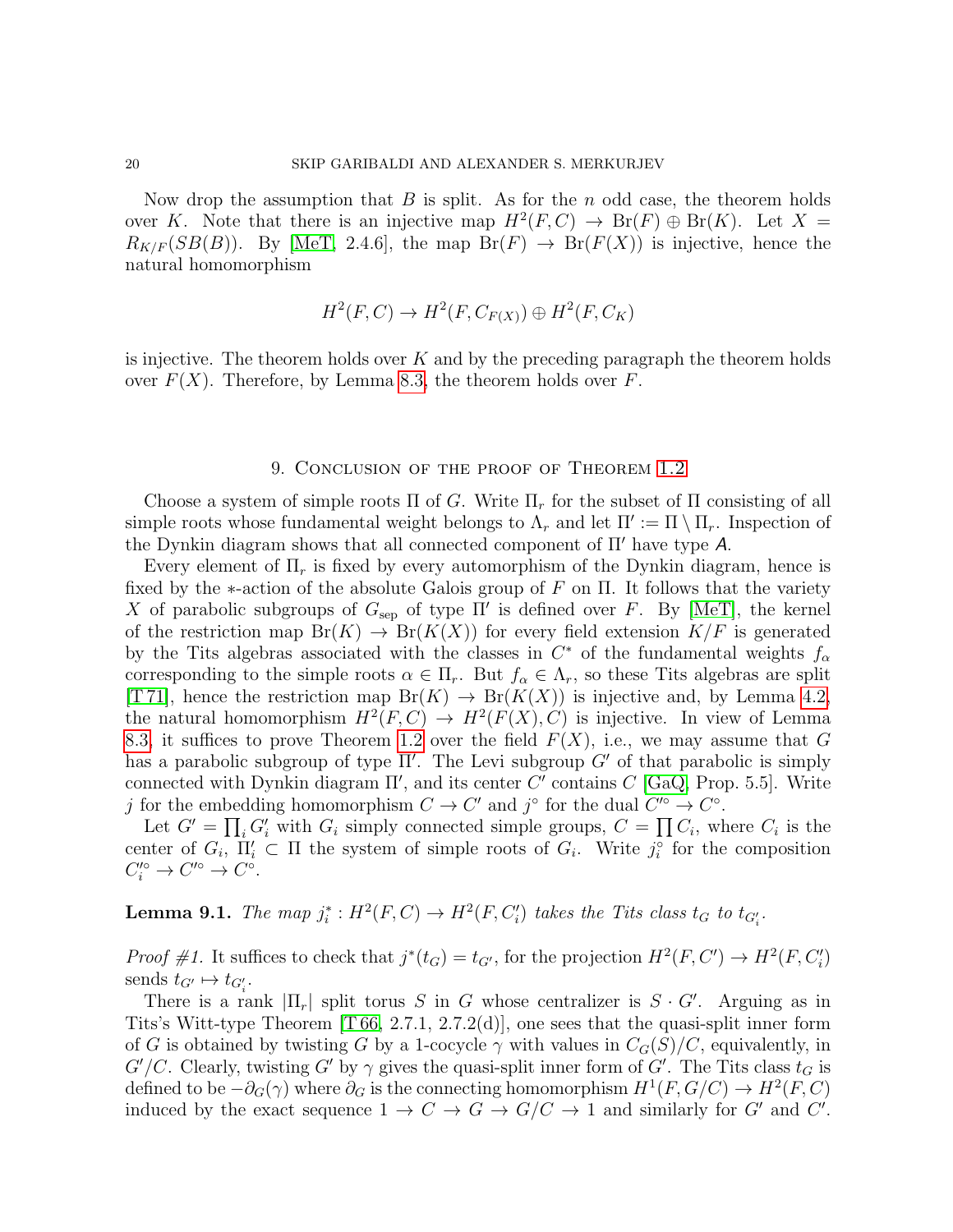The diagram

$$
H^1(F, G'/C) \longrightarrow H^1(F, G/C) \xrightarrow{\partial_G} H^2(F, C)
$$
  
\n
$$
\downarrow \qquad \qquad \downarrow j^*
$$
  
\n
$$
H^1(F, G'/C') \longrightarrow \qquad \qquad \partial_{G'} \qquad \qquad \downarrow j^*
$$
  
\n
$$
H^2(F, C')
$$

commutes trivially, so  $j^*(t_G) = j^*(-\partial_G(\gamma)) = -\partial_{G'}(\gamma) = t_{G'}$  as claimed.

*Proof #2*. For each  $\chi \in T^*$ , define  $F(\chi)$  to be the subfield of  $F_{\text{sep}}$  of elements fixed by the stabilizer of  $\chi$  under the Galois action. Note that because G is absolutely almost simple, the  $\ast$ -action fixes  $\Pi_r$  elementwise,  $F(\chi)$  equals the field extension  $F(\chi|_{T})$  defined analogously for  $\chi \in (T')^*$ . The diagram

$$
H^{2}(F, C) \xrightarrow{j^{*}} H^{2}(F, C')
$$
  
\n
$$
\downarrow \qquad \qquad \downarrow \qquad \qquad \downarrow
$$
  
\n
$$
H^{2}(F(\chi), \mathbb{G}_{m})
$$

commutes. Now  $\chi|_{C'}(t_{G'}-j^*(t_G)) = \chi|_{C'}(t_{G'}) - \chi|_{C}(t_G)$ , which is zero for all  $\chi \in T^*$  by [\[T 71,](#page-25-11) §5.5]. As  $\prod_{\chi \in (T')^*} \chi|_{C'}$  is injective by [\[Ga 12,](#page-24-5) Prop. 7],  $t_{G'} = j^*(t_G)$  as claimed.  $\Box$ 

<span id="page-20-1"></span>The diagram  $\Pi'_i$  is simply laced. Write  $d_i$  for the square-length of  $\alpha^{\vee} \in R^{\vee}$  for  $\alpha \in \Pi'_i$ . **Lemma 9.2.** The homomorphism  $\hat{\rho}_G : C \to C^{\circ}$  coincides with the composition

$$
C \xrightarrow{j} C' \xrightarrow{\hat{\rho}_{G'}} C'^{\circ} = \prod_{i} C'^{\circ}_{i} \xrightarrow{\prod_{i} (j_{i}^{\circ})^{d_{i}}} C^{\circ},
$$

where  $j_i$  is the composition  $C \to C' \to C'_i$ .

*Proof.* For every simple root  $\alpha \in \Pi$  write  $f_{\alpha}$  for the corresponding fundamental weight. Write  $\Lambda'_r$  and  $\Lambda'_w$  for the root and weight lattices respectively of the root system  $R'$  of  $G'$ . Let

<span id="page-20-0"></span>
$$
\Phi := \{ f_{\alpha} \mid \alpha \in \Pi_r \}.
$$

Then  $\Phi$  is a Z-basis for the kernel of the natural surjection  $\Lambda_w \to \Lambda'_w$ . If  $\alpha \in \Pi'$ , we write α' for the image of  $\alpha$  and  $f'_{\alpha}$  for the image of  $f_{\alpha}$  under this surjection. All α' (respectively,  $f'_{\alpha}$  form the system of simple roots (respectively, fundamental weights) of R'. If  $\alpha \in \Pi'$ , the image  $\alpha^{\prime\vee}$  of  $\alpha^{\vee}$  under the inclusion  $\Lambda'_r$  $\vee \hookrightarrow \Lambda_r^{\vee}$  is a simple coroot of R'.

If V is the real vector space of R, then  $R' \subset V' := V/\text{span}(\Phi)$  and  $R'' \subset V^* \subset V^*$ . Let  $x \in \Lambda_w^{\vee}$ , i.e.,  $\langle x, \alpha \rangle \in \mathbb{Z}$  for all  $\alpha \in \Pi$ . Since  $\Phi \subset \Lambda_r$ , we have  $a_{\alpha} := \langle x, f_{\alpha} \rangle \in \mathbb{Z}$  for all  $\alpha \in \Pi_r$ . Then the linear form  $x' := x - \sum_{\alpha \in \Pi_r} a_{\alpha} \alpha^{\vee}$  vanishes on the subspace of V spanned by  $\Phi$ , hence  $x' \in \Lambda_w'$ ∨ . We then have a well defined homomorphism

(9.3) 
$$
s: \Lambda_w^{\vee} \to {\Lambda'_w}^{\vee}, \quad x \mapsto x'.
$$

If  $\alpha \in \Pi'$ , then  $\langle x', \alpha \rangle = \langle x', \alpha' \rangle$ . It follows that if  $x' = \sum_{\alpha \in \Pi} b_{\alpha} f_{\alpha}^{\vee}$  in  $\Lambda_w^{\vee}$  for  $b_{\alpha} = \langle x', \alpha \rangle \in$ Z, then  $x' = \sum_{\alpha \in \Pi'} b_{\alpha} f'_{\alpha}$  $\vee$  in  $\Lambda'_w$ ∨ .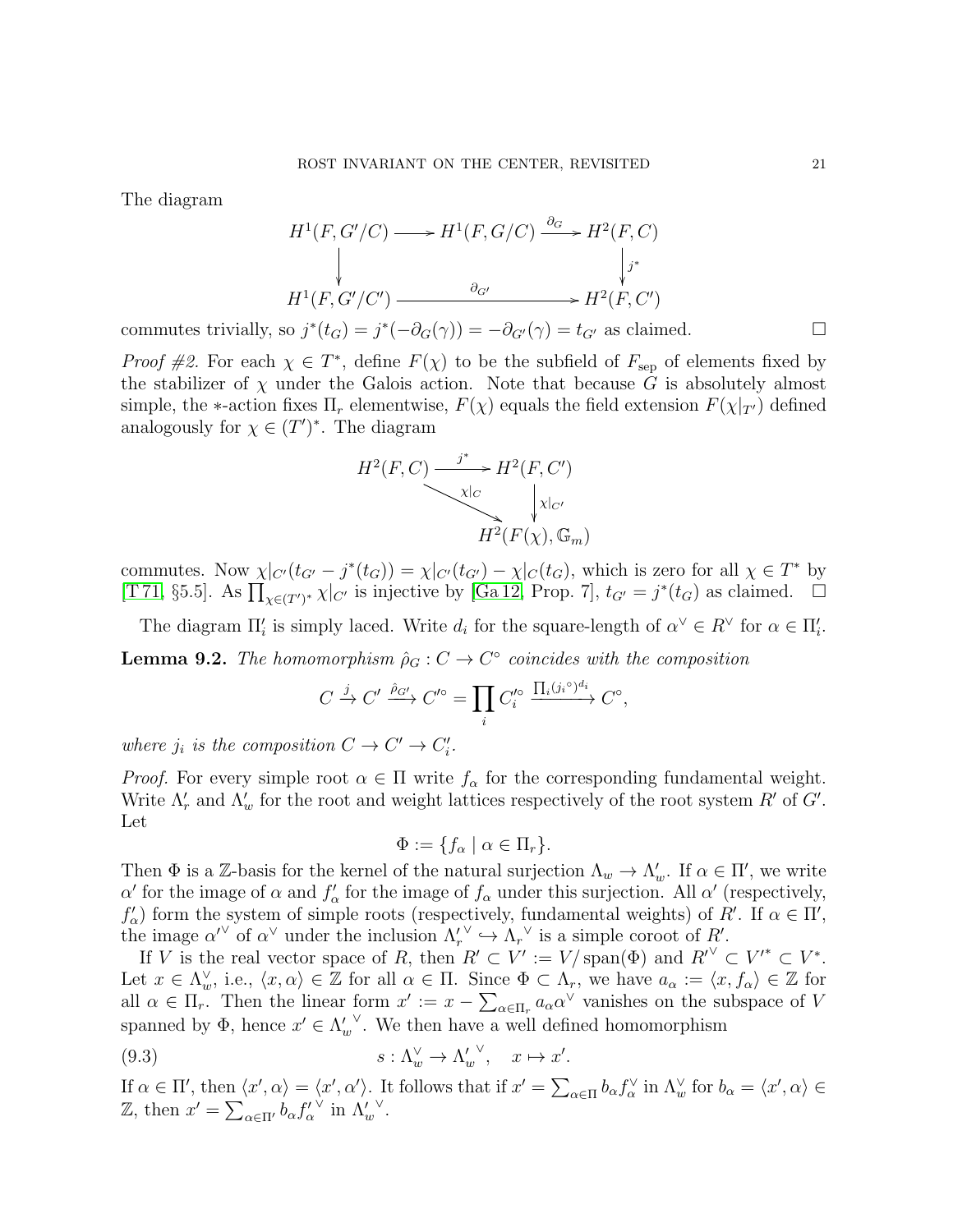Since  $\Phi \subset \Lambda_r$ , we have a surjective homomorphism

$$
{C'}^* = \Lambda_w'/\Lambda_r' = \Lambda_w / \operatorname{span}(\Phi, \Pi') \to \Lambda_w / \Lambda_r = C^*
$$

dual to the inclusion of  $C$  into  $C'$ . The dual homomorphism

$$
C_* = \Lambda_w^{\vee} / \Lambda_r^{\vee} \to {\Lambda_w'}^{\vee} / {\Lambda_r'}^{\vee} = C_*'
$$

is induced by s.

Consider the diagram

$$
\begin{array}{ccc}\Lambda_w^{\vee} & \xrightarrow{\varphi} & \Lambda_w & \\[1mm] s & & \uparrow t \\[1mm] \Lambda_w^{\prime\vee} & \xrightarrow{\varphi'} & \Lambda_w^{\prime}, \end{array}
$$

where the map t is defined by  $t(f'_\alpha) = d_\alpha f_\alpha$  for all  $\alpha \in \Pi'$  and the maps  $\varphi$  and  $\varphi'$  are defined in Proposition [5.2.](#page-12-0)

It suffices to prove that  $\text{Im}(t \circ \varphi' \circ s - \varphi) \subset \Lambda_r$ .

Consider the other diagram

$$
\begin{array}{ccc}\n\Lambda_w^{\vee} & \xrightarrow{\rho} & \Lambda_w \\
\downarrow^{\vee} & & \uparrow t \\
\Lambda_w^{\prime \vee} & \xrightarrow{\rho'} & \Lambda_w',\n\end{array}
$$

where  $t^{\vee}(f'_{\alpha})$  $(v) = f_{\alpha}^{(v)}$  for all  $\alpha \in \Pi'$ . This diagram is commutative. Indeed,

$$
(\rho \circ t^{\vee})(f_{\alpha}^{\prime})^{\vee} = \rho(f_{\alpha}^{\vee}) = d_{\alpha}f_{\alpha} = t(f_{\alpha}') = (t \circ \rho')(f_{\alpha}^{\prime})^{\vee},
$$

where the second equality is by Example [5.4.](#page-12-1) (Recall that the root system  $R'$  of  $G'$  is simply laced, hence  $\rho'(f'_{\alpha})$  $(\check{y}) = f'_{\alpha}.$ 

We claim that

$$
(t^{\vee} \circ s)(x) - x \in \text{span}(\Phi^{\vee}) + \Lambda_r^{\vee}
$$

for every  $x \in \Lambda_w^{\vee}$ , where  $\Phi^{\vee} := \{f_{\alpha}^{\vee} \mid \alpha \in \Pi_r\}$ . Indeed, in the notation of  $(9.3)$  we have

$$
(t^{\vee} \circ s)(x) - x = t^{\vee}(x') - x = t^{\vee}(x') - x' - \sum_{\alpha \in \Pi_r} a_{\alpha} \alpha^{\vee}
$$

$$
= t^{\vee} \left(\sum_{\alpha \in \Pi'} b_{\alpha} f'_{\alpha} \right) - \sum_{\alpha \in \Pi} b_{\alpha} f'_{\alpha} - \sum_{\alpha \in \Pi_r} a_{\alpha} \alpha^{\vee}
$$

$$
= - \sum_{\alpha \in \Pi_r} b_{\alpha} f'_{\alpha} - \sum_{\alpha \in \Pi_r} a_{\alpha} \alpha^{\vee} \in \text{span}(\Phi^{\vee}) + \Lambda_r^{\vee}.
$$

It follows from the claim that

 $(t \circ \rho' \circ s)(x) - \rho(x) = (\rho \circ t^{\vee} \circ s)(x) - \rho(x) = \rho((t^{\vee} \circ s)(x) - x) \in \rho(\text{span}(\Phi^{\vee}) + \Lambda_r^{\vee}).$ As  $\rho(f_{\alpha}^{\vee}) = d_{\alpha} f_{\alpha} \in \Lambda_r$  for all  $f_{\alpha} \in \Phi$ , this is contained in  $\Lambda_r$ , proving the claim.

Lemmas [9.1](#page-19-0) and [9.2](#page-20-1) yield: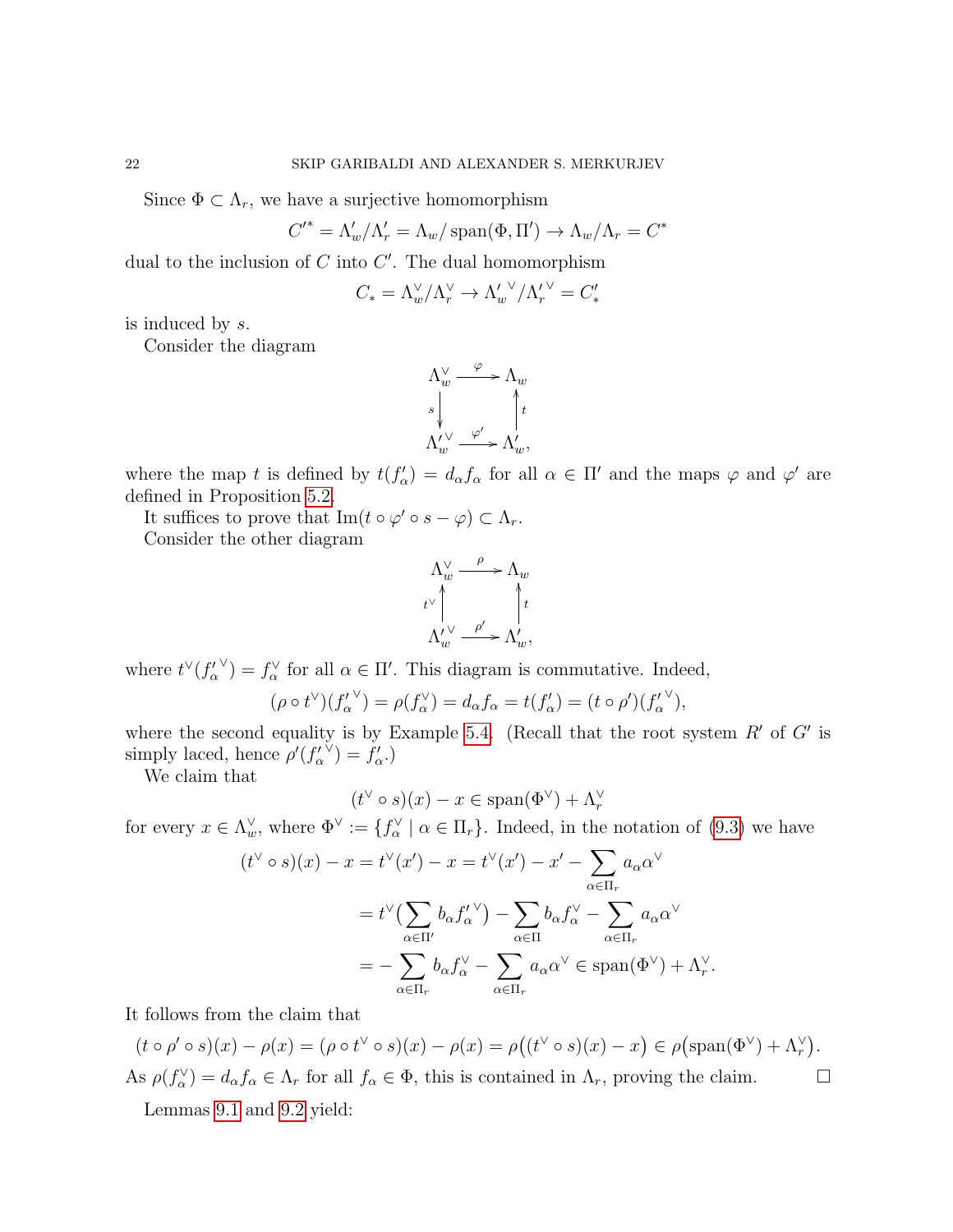<span id="page-22-1"></span>Corollary 9.4.  $t_G^{\circ} = \sum_i d_i \cdot j_i^{\circ *}(t_{G'_i}^{\circ}).$ 

<span id="page-22-0"></span>Lemma 9.5. The diagram

$$
H^1(F, G') \longrightarrow \prod_i H^1(F, G'_i)
$$
  
\n
$$
\downarrow \qquad \qquad \downarrow \qquad \qquad \downarrow \qquad \searrow d_i \cdot r_{G'_i}
$$
  
\n
$$
H^1(F, G) \xrightarrow{r_G} H^3(F, \mathbb{Q}/\mathbb{Z}(2))
$$

commutes.

*Proof.* The composition  $H^1(F, G'_i) \to H^1(F, G) \stackrel{r_G}{\longrightarrow} H^3(F, \mathbb{Q}/\mathbb{Z}(2))$  coincides with the k-th multiple of the Rost invariant  $r_{G_i'}$ , where k is the order of the cokernel of the map  $Q(G) \to Q(G'_{i})$  of infinite cyclic groups generated by positive definite quadratic forms  $q_G$  and  $q_{G_i'}$  on the lattices of coroots normalized so that the forms have value 1 on the short coroots (see [\[GaMS\]](#page-24-0)). Recall that all coroots of  $G'_{i}$  have the same length, hence  $q_{G'_{i}}$ has value 1 on all coroots of  $G_i'$ . Therefore, k coincides with  $d_i$ , the square-length of all coroots of  $G_i'$  viewed as coroots of  $G$ .

Write each  $G_i' = R_{L_i/F}(H_i)$  for  $L_i$  a separable field extension of F and  $H_i$  a simply connected absolutely simple algebraic group of type  $A$  over  $L_i$ . Theorem [1.2](#page-1-0) is proved for such groups in §[8.](#page-16-3) By Lemma [7.3,](#page-16-2) Theorem [1.2](#page-1-0) holds for the group  $G_i'$  and hence for  $G'$ .

Let  $x \in H^1(F, C)$  and let  $y \in H^1(F, G)$ ,  $\prod x'_i \in H^1(F, C') = \prod H^1(F, C'_i)$  and  $\prod y'_i \in$  $\prod H^1(F, G_i')$  denote its images under the natural maps. We find

$$
r_G(y) = \sum_i d_i \cdot r_{G'_i}(y_i) \quad \text{by Lemma 9.5}
$$
  
= 
$$
\sum_i d_i \cdot (-t_{G'_i}^{\circ} \cup x'_i) \quad \text{by the main theorem for all } G'_i
$$
  
= 
$$
\sum_i d_i \cdot j_i^{\circ*} (-t_{G'_i}^{\circ}) \cup x \quad \text{by Lemma 2.16}
$$
  
= 
$$
-t_G^{\circ} \cup x \quad \text{by Corollary 9.4.}
$$

This completes the proof of Theorem [1.2.](#page-1-0)

## <span id="page-22-2"></span>10. CONCRETE FORMULAS

The explicit formulas for the restriction of the Rost invariant to the center given in [\[MePT\]](#page-25-0) and [\[GaQ\]](#page-24-1) (for F of good characteristic) relied on an ad hoc formula for a pairing  $C \otimes C \to \mathbb{Q}/\mathbb{Z}(2)$  depending on the type of G. In this section, we deduce those formulas from Theorem [1.2;](#page-1-0) as a consequence we find that those formulas hold regardless of char( $F$ ).

<span id="page-22-3"></span>10a. The pairing induced by  $\rho$ . The map  $\rho$  defines a bilinear pairing  $\Delta^{\vee} \otimes \Delta^{\vee} \to \mathbb{Q}/\mathbb{Z}$ via

(10.1) 
$$
\Delta^{\vee} \otimes \Delta^{\vee} \xrightarrow{\text{id} \otimes \rho} \Delta^{\vee} \otimes \Delta \to \mathbb{Q}/\mathbb{Z}.
$$

We now determine this pairing for each simple root system R.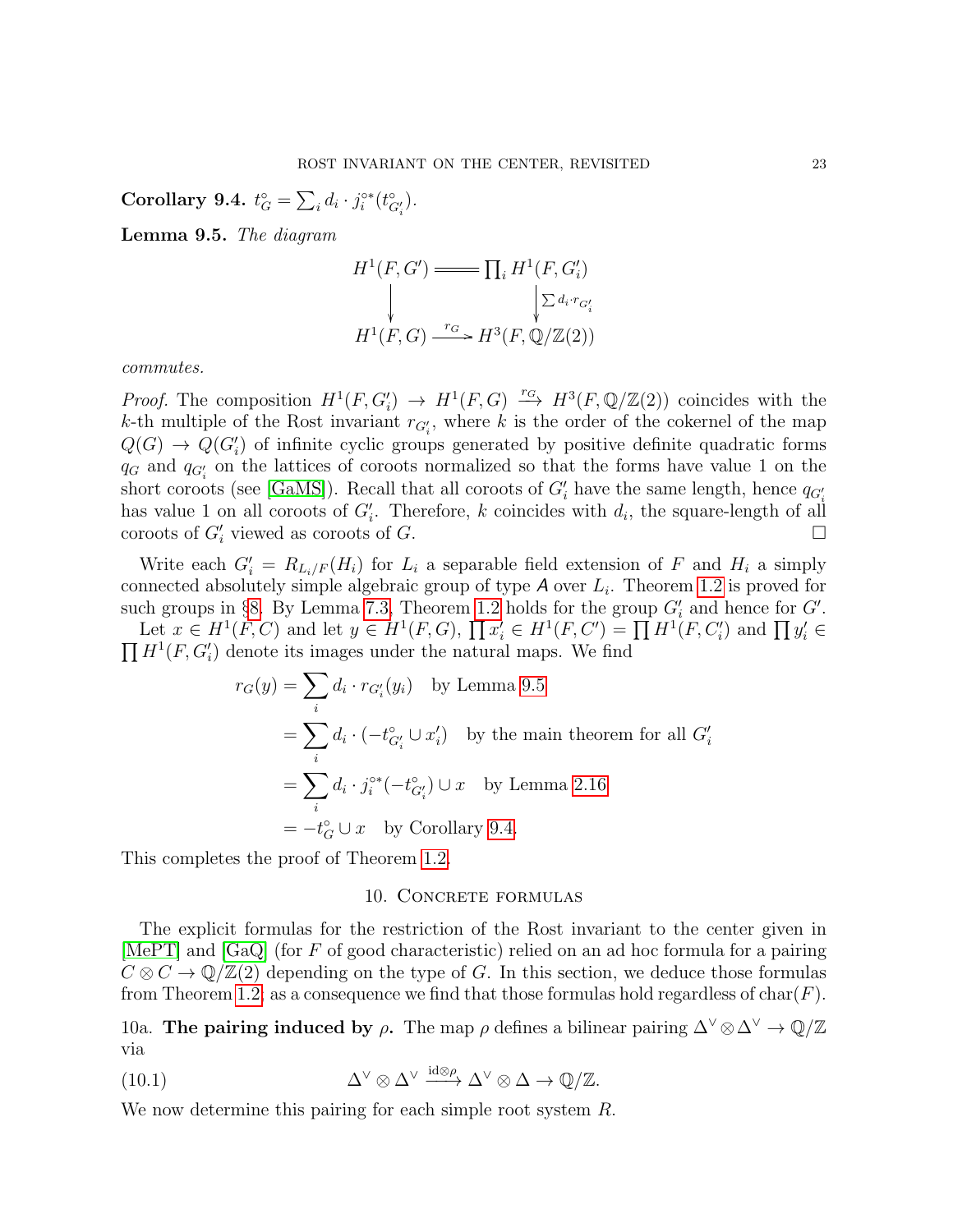For R with different root lengths,  $\rho$  is zero and hence [\(10.1\)](#page-22-2) is zero unless  $R = C_n$  for odd  $n \geq 3$ . In that case (and also for  $R = \mathcal{E}_7$ ),  $\Delta \simeq \mathbb{Z}/2 \simeq \Delta^{\vee}$  and  $\rho$  is the unique isomorphism, so [\(10.1\)](#page-22-2) amounts to the product map  $x \otimes y \mapsto xy$ . Therefore we may assume that  $R$  has only one root length.

If  $\Delta^{\vee}$  is cyclic, we pick a fundamental dominant weight  $f_i^{\vee}$  that generates  $\Delta^{\vee}$  and the pairing [\(10.1\)](#page-22-2) is determined by the image of  $f_i^{\vee} \otimes f_i^{\vee}$ . The image of this under id  $\otimes \rho$  is  $f_i^{\vee} \otimes f_i$  as in Example [5.4,](#page-12-1) so the image in  $\mathbb{Q}/\mathbb{Z}$  is the same as that of the coefficient of the simple root  $\alpha_i$  appearing in the expression for  $f_i$  in terms of simple roots, for which we refer to  $|B|$ .

For  $R = A_n$ , we have  $\Delta^{\vee} \simeq \mathbb{Z}/(n+1)$  generated by  $f_1^{\vee}$  and  $f_1^{\vee} \otimes f_1^{\vee} \mapsto n/(n+1)$ , cf. Example [5.9.](#page-13-3)

For  $R = D_n$  for odd  $n > 4$ ,  $\Delta^{\vee} \simeq \mathbb{Z}/4$  generated by  $f_n^{\vee}$  and  $f_n^{\vee} \otimes f_n^{\vee} \mapsto n/4$ .

For  $R = \mathcal{E}_6$ , we have  $\Delta^{\vee} \simeq \mathbb{Z}/3$  generated by  $f_1^{\vee}$  and  $f_1^{\vee} \otimes f_1^{\vee} \mapsto 1/3$ .

For  $R = D_n$  for even  $n \geq 4$ ,  $\Delta^{\vee}$  is isomorphic to  $\mathbb{Z}/2 \oplus \mathbb{Z}/2$  generated by  $f_{n-1}^{\vee}$ ,  $f_n^{\vee}$ . The tables show that  $f_{n-1}^{\vee} \otimes f_{n-1}^{\vee}$  and  $f_n^{\vee} \otimes f_n^{\vee}$  map to  $n/4$  whereas  $f_n^{\vee} \otimes f_{n-1}^{\vee}$  and  $f_{n-1}^{\vee} \otimes f_n^{\vee}$ <br>map to  $(n-2)/4$ . That is, viewing [\(10.1\)](#page-22-2) as a bilinear form on  $\mathbb{F}_2 \oplus \mathbb{F}_$ it is the wedge product (which is hyperbolic) and for  $n \equiv 2 \mod 4$  it is the unique (up to isomorphism) metabolic form that is not hyperbolic.

10b. The cup product on C. Let G be a simple simply connected algebraic group over F with center C. The pairing  $(10.1)$  reads as follows:

$$
C_* \otimes C_* \xrightarrow{\mathrm{id} \otimes \rho} C_* \otimes C^* \to \mathbb{Q}/\mathbb{Z}.
$$

Twisting (tensoring with  $\mathbb{Z}(1) \overset{L}{\otimes} \mathbb{Z}(1)$ ) we get a composition

<span id="page-23-0"></span>
$$
C_*(1) \stackrel{L}{\otimes} C_*(1) \to C_*(1) \stackrel{L}{\otimes} C^*(1) \to \mathbb{Q}/\mathbb{Z}(2),
$$

where the second map was already defined in  $(2.9)$ . Therefore, we have a pairing

(10.2) 
$$
H^1(F, C) \otimes H^2(F, C) \to H^1(F, C) \otimes H^2(F, C^{\circ}) \to H^3(F, \mathbb{Q}/\mathbb{Z}(2)),
$$

which we denote by  $\bullet$ . In this language, Theorem [1.2](#page-1-0) says that

(10.3) 
$$
r_{G}i^{*}(x) = -x \bullet t_{G} \text{ for } x \in H^{1}(F, C).
$$

Combining this observation with the computation of [\(10.1\)](#page-22-2) recovers the formulas given in [\[MePT\]](#page-25-0) and [\[GaQ\]](#page-24-1), with no restriction on  $char(F)$ .

**Example 10.4.** Suppose G has inner type  $D_n$  for some  $n \geq 4$ . Then G is isomorphic to  $\text{Spin}(A,\sigma,f)$  for some central simple algebra A with quadratic pair  $(\sigma,f)$  such that the (even) Clifford algebra of  $(A, \sigma, f)$  is a product  $C_+ \times C_-\$ , see [\[KMRT,](#page-25-9) 26.15]. Put  $\mu_2$  for the kernel of the map  $\text{Spin}(A, \sigma, f) \to \text{SO}(A, \sigma, f)$  and write  $i_2$  for the inclusion  $\mu_2 \hookrightarrow G$ . (The highest weights of the representations  $\text{Spin}(A,\sigma,f) \to \text{GL}_1(C_{\varepsilon})$  for  $\varepsilon = \pm$  both restrict to the nonzero character on  $i_2(\mu_2)$ .)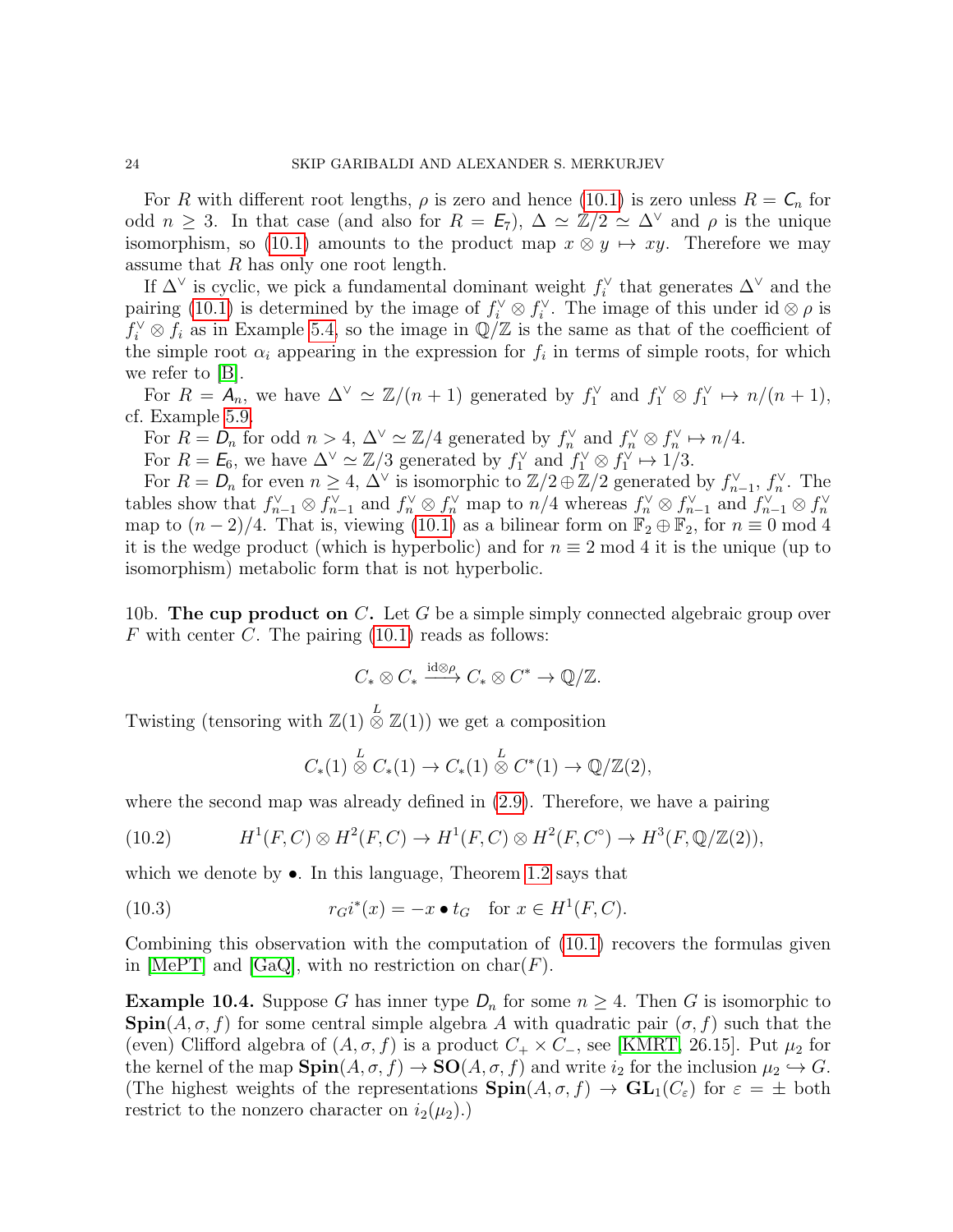<span id="page-24-10"></span>We claim that, for  $z \in H^1(F, \mu_2)$ ,

(10.5) 
$$
r_{G}i_{2}^{*}(z) = \begin{cases} z \cup [A] & \text{if } n \text{ even} \\ z \cup [C_{+}] & \text{if } n \text{ odd,} \end{cases}
$$

an equation in  $H^3(F, \mathbb{Z}/2\mathbb{Z}(2))$ . This can be seen by combining [\(10.3\)](#page-23-0) with the calculations in §[10a.](#page-22-3) Alternatively, arguing as in the beginning of §[9,](#page-19-1) it suffices to verify [\(10.5\)](#page-24-10) in case the variety X has an  $F$ -point, where we may check the equality via Lemma [9.5](#page-22-0) on the subgroup  $G'$ . Then Equation 12.2 of [\[GaQ\]](#page-24-1) settles the n even case, and an analogous computation handles n odd. Note that for n odd, one could as well write  $z \cup [C_-\]$  in [\(10.5\)](#page-24-10), as  $[C_{-}]=3[C_{+}]$  and  $2z=0$ .

**Example 10.6.** The exact sequence  $1 \rightarrow C \stackrel{i}{\rightarrow} G \rightarrow G/C \rightarrow 1$  gives a connecting homomorphism  $\partial: (G/C)(F) \to H^1(F, C)$ . It follows from [\(10.3\)](#page-23-0) that, for  $y \in (G/C)(F)$ ,  $\partial(y) \bullet t_G = r_G i^* \partial(y) = 0$ , i.e.,

<span id="page-24-11"></span>(10.7) 
$$
(\text{im }\partial) \bullet t_G = 0 \quad \text{in } H^3(F, \mathbb{Q}/\mathbb{Z}(2)).
$$

For G of inner type  $A_{n-1}$ , G is isomorphic to  $SL_1(A)$  for a central simple algebra A and we may identify im  $\partial$  with  $Nrd(A^{\times}) \subseteq H^1(F,\mu_n)$ . In this case, [\(10.7\)](#page-24-11) says: If  $x \in Nrd(A^{\times}), \text{ then } (x) \cup [A] = 0.$ 

For G of type  $C_n$ , G is isomorphic to  $\text{Sp}(A,\sigma)$  for a central simple algebra A with symplectic involution  $\sigma$  and we may identify im  $\partial$  with the group  $G(A, \sigma)$  of multipliers of similtudes of  $(A, \sigma)$ . If n is even, [\(10.7\)](#page-24-11) is an empty claim because • is identically zero. If n is odd, [\(10.7\)](#page-24-11) says that  $G(A, \sigma) \cup [A] = 0$ , i.e., since A is Brauer-equivalent to a quaternion algebra,  $G(A, \sigma) \subseteq Nrd(A^{\times})$ ; this is proved in [\[KMRT,](#page-25-9) 12.22].

# **REFERENCES**

- <span id="page-24-6"></span>[B] N. Bourbaki, Lie groups and Lie algebras: Chapters 4–6, Springer-Verlag, Berlin, 2002.
- <span id="page-24-7"></span>[CGP] B. Conrad, O. Gabber, and G. Prasad, Pseudo-reductive groups, 2nd ed., Cambridge University Press, 2015.
- <span id="page-24-4"></span>[FK] E. Freitag and R. Kiehl, Etale cohomology and the Weil conjecture, Ergebnisse der Math. und ihrer Grenzgebiete (3), vol. 13, Springer, 2013.
- <span id="page-24-9"></span>[Ga 01] S. Garibaldi, The Rost invariant has trivial kernel for quasi-split groups of low rank, Comm. Math. Helv. **76** (2001), no. 4, 684–711.
- <span id="page-24-5"></span>[Ga 12] , Outer automorphisms of algebraic groups and determining groups by their maximal tori, Michigan Math. J. 61 (2012), no. 2, 227–237.
- <span id="page-24-0"></span>[GaMS] S. Garibaldi, A. Merkurjev, and J-P. Serre, Cohomological invariants in Galois cohomology, American Mathematical Society, Providence, RI, 2003.
- <span id="page-24-1"></span>[GaQ] S. Garibaldi and A. Quéguiner-Mathieu, Restricting the Rost invariant to the center, Algebra i Analiz 19 (2007), no. 2, 52–73. MR 2333896 (2008f:12009)
- <span id="page-24-8"></span>[Gi] P. Gille, *Invariants cohomologiques de Rost en caractéristique positive, K*-Theory 21 (2000), 57–100.
- <span id="page-24-2"></span>[GiQ] P. Gille and A. Quéguiner-Mathieu, Formules pour l'invariant de Rost, Algebra Number Theory 5 (2011), no. 1, 1–35. MR 2833783
- <span id="page-24-3"></span>[GiS] P. Gille and T. Szamuely, Central simple algebras and Galois cohomology, Cambridge Studies in Advanced Mathematics, vol. 101, Cambridge University Press, Cambridge, 2006. MR 2266528 (2007k:16033)